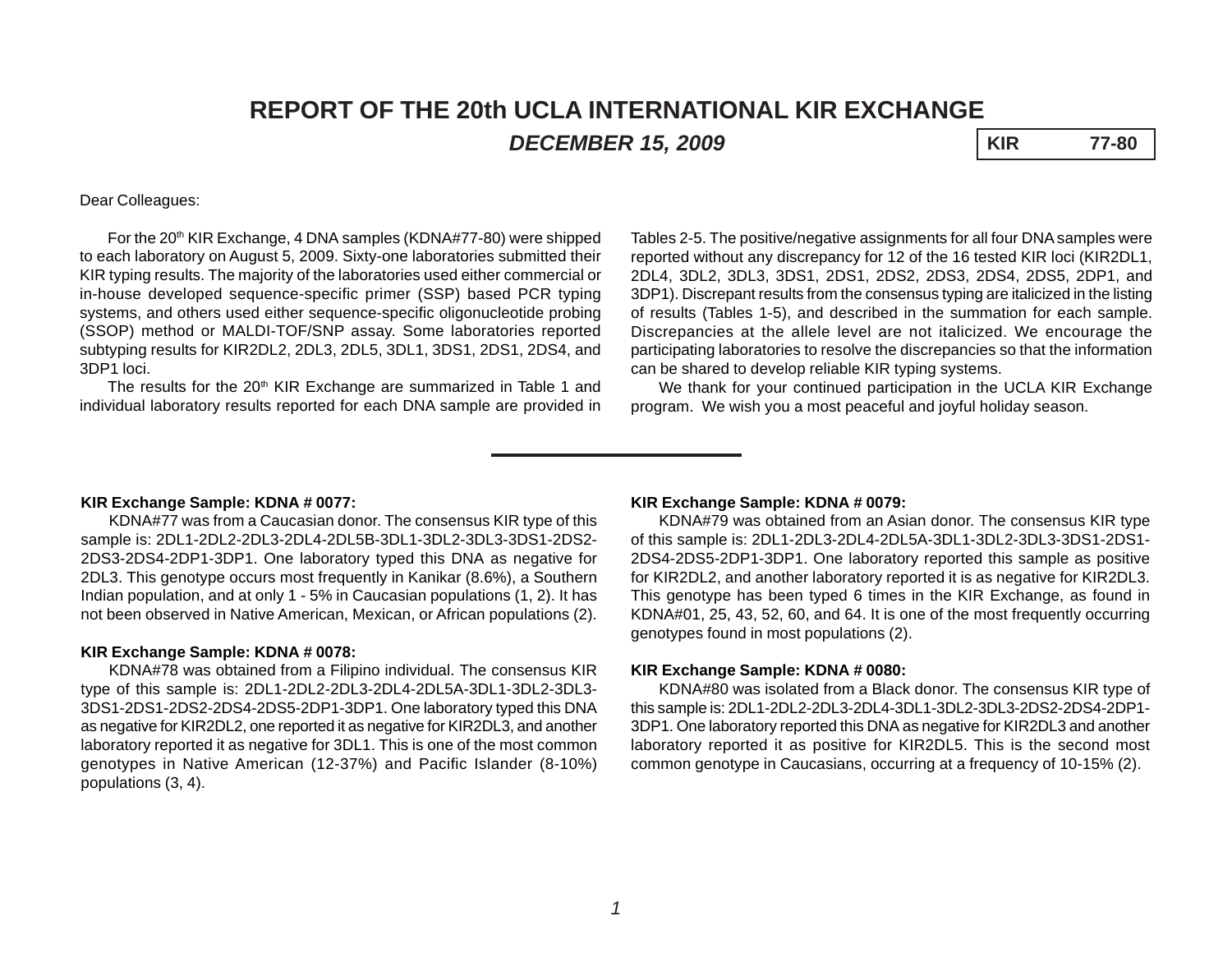# **References**

- 1. Rajalingam, R., Du, Z., Meenagh, A., Luo, L., Kavitha, V. J., Pavithra-Arulvani, R., Vidhyalakshmi, A., Sharma, S. K., Balazs, I., Reed, E. F.*, et al.* (2008). Distinct diversity of KIR genes in three southern Indian populations: comparison with world populations revealed a link between KIR gene content and pre-historic human migrations. Immunogenetics *60*, 207-217.
- 2. Yawata, M., Yawata, N., Abi-Rached, L., and Parham, P. (2002). Variation within the human killer cell immunoglobulin-like receptor (KIR) gene family. Crit Rev Immunol *22*, 463-482.
- 3. Velickovic M, Velickovic Z, Dunckley H (2006) Diversity of killer cell immunoglobulin-like receptor genes in Pacific Islands populations. Immunogenetics *58*: 523-532.
- 4. Gendzekhadze, K., Norman, P. J., Abi-Rached, L., Layrisse, Z., and Parham, P. (2006). High KIR diversity in Amerindians is maintained using few gene-content haplotypes. Immunogenetics *58*, 474-480.

# *Arlene Locke, Marie Lau, Elaine F. Reed, and Raja Rajalingam NEXT MAILING DATE: February 3, 2010*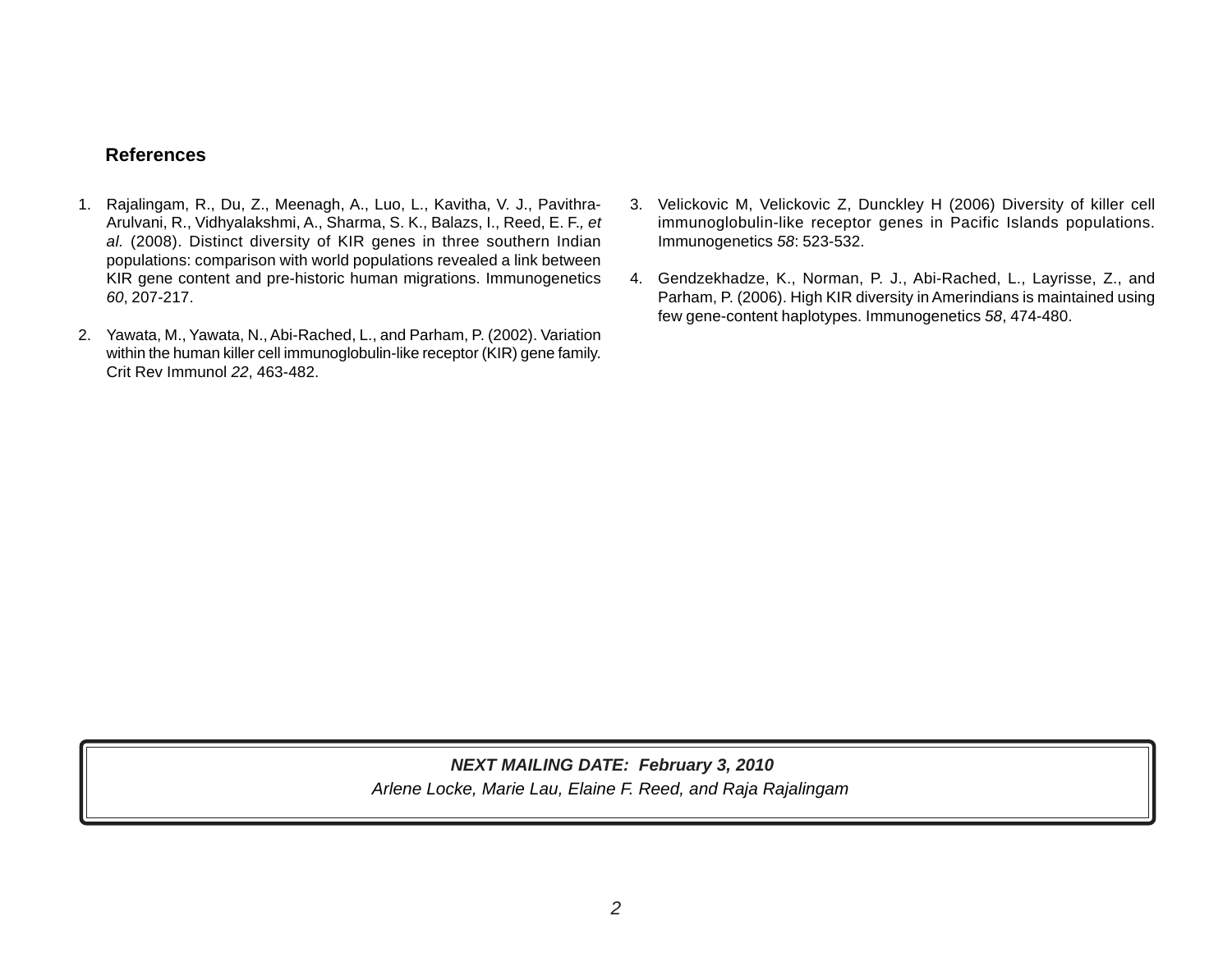|                   |       |                     |             |                                                      |                                                       |               | Table 1. Summary of the 20th KIR Exchange (KDNA#77-80)                                                                                                                 |                                                                                                                                                                                                          |                      |                      |                                                                    |                              |             |             |                                |             |                       |                                                                                                                                                       |
|-------------------|-------|---------------------|-------------|------------------------------------------------------|-------------------------------------------------------|---------------|------------------------------------------------------------------------------------------------------------------------------------------------------------------------|----------------------------------------------------------------------------------------------------------------------------------------------------------------------------------------------------------|----------------------|----------------------|--------------------------------------------------------------------|------------------------------|-------------|-------------|--------------------------------|-------------|-----------------------|-------------------------------------------------------------------------------------------------------------------------------------------------------|
| <b>KIR</b><br>Ex. | DNA   | # reporting<br>labs | <b>2DL1</b> | <b>2DL2</b>                                          | 2DL3                                                  | <b>2DL4</b>   | <b>2DL5</b>                                                                                                                                                            | 3DL1                                                                                                                                                                                                     | 3DL <sub>2</sub>     | 3DL3                 | 3DS1                                                               | <b>2DS1</b>                  | <b>2DS2</b> | <b>2DS3</b> | <b>2DS4</b>                    | <b>2DS5</b> | 2DP1                  | 3DP1                                                                                                                                                  |
|                   | #0077 | 60                  | <b>POS</b>  | <b>POS</b><br>$*001 - *003/$<br>$*005 [3]$           | <b>IPOS</b><br>$*001 -$<br>*005 [1]<br><b>NEG</b> [1] | POS<br>NT [2] | <b>POS</b><br>B [16]<br>B*002/ *004/ *007 [2]<br>B*002 [1]<br>B*002-*004/ *006-*009<br>[1]<br>B*002/ *004/ *007, *003/<br>*006 [1]<br>A,B[1]<br>A*005, B*002/ *009 [1] | <b>POS</b><br>*002, *00401 [1]<br>*002, *0401 [1]<br>$*004$ [1]<br>*00401/ *00402 [1]                                                                                                                    | <b>POS</b><br>NT [1] | <b>POS</b><br>NT [1] | <b>POS</b><br>$*0101-$<br>*014 [1]                                 | <b>NEG</b><br>NT [1]         | <b>POS</b>  | <b>POS</b>  | <b>POS</b><br>FULL & DEL [21]  | <b>NEG</b>  | <b>POS</b><br>NT [3]  | <b>POS</b><br>*001/ *002/ *004,<br>*003 [10]<br>*001/ *002/ *004,<br>*003/ *005/ *006 [2]<br>$*003$ [2]<br>*001- *004 [1]<br>*001- *006 [1]<br>NT [2] |
|                   | #0078 | 60                  | <b>POS</b>  | <b>POS</b><br>$*001 - *003/$<br>$*005[3]$<br>NEG [1] | <b>IPOS</b><br>NEG [1] NT [2]                         | <b>POS</b>    | <b>POS</b><br>A [15]<br>A*001/*005 [4]<br>A*001 [2]<br>A*001, B*006/ *008 [1]                                                                                          | <b>POS</b><br>*001/*002/*005-<br>*009/*01501-<br>*044/*056/*057 [1]<br>*00101-*002/*00501-<br>*009/*01501-<br>*044/*056/*057 [1]<br>$*005$ [1]<br>*00501 [1]<br><b>NEG [1]</b>                           | <b>POS</b><br>NT [1] | <b>POS</b><br>NT[1]  | POS<br>$*0101-$<br>$*014/$<br>$*045-$<br>*049N/<br>$*055[1]$       | <b>POS</b><br>*002-*004 [2]  | <b>POS</b>  | <b>NEG</b>  | lpos<br><b>DEL</b> [28]        | <b>POS</b>  | <b>IPOS</b><br>NT [3] | <b>POS</b><br>*001/ *002/ *004,<br>*003 [10]<br>*001/ *002/ *004,<br>*003/ *005/ *006 [2]<br>*003 [2]<br>*001-*004 [1]<br>*001-*006 [1]<br>NT [3]     |
| #20               | #0079 | 60                  | <b>POS</b>  | <b>NEG</b><br>POS[1]                                 | <b>IPOS</b><br>NEG [1] NT [2]                         | <b>POS</b>    | <b>POS</b><br>A [17]<br>A*001/ *005 [4]<br>A*001 [2]<br>A*001, B*006/ *008                                                                                             | <b>POS</b><br>*00101-*002/*00501-NT [1]<br>*009/*01501-<br>*044/*056/*057 [1]<br>*001/ *002/ *005-<br>*009/ *01501-*044/<br>*056/ *057 [1]<br>$*01501-$<br>*044/*056/*057 [1]<br>*01502 [1]<br>*1502 [1] | <b>POS</b>           | <b>POS</b><br>NT [1] | <b>POS</b><br>$*0101-$<br>$*014/$<br>$*045-$<br>*049N/<br>*055 [1] | <b>POS</b><br>*002- *004 [2] | <b>NEG</b>  | <b>NEG</b>  | <b>POS</b><br><b>FULL [29]</b> | <b>POS</b>  | <b>POS</b><br>NT [3]  | <b>POS</b><br>*003 [21]<br>*003/ *005/ *006 [3]<br>NT [3]                                                                                             |
|                   | #0080 | 60                  | <b>POS</b>  | lpos<br>*001- *003/<br>$*005[3]$                     | <b>IPOS</b><br>NEG [1] NT [2]                         | <b>POS</b>    | <b>NEG</b><br>POS[1]                                                                                                                                                   | <b>POS</b><br>*001/ *002/ *005-<br>*009/ *01501-*044/<br>*056/ *057 [1]<br>*00101-*002/<br>*00501-*009/<br>*01501-*044/ *056/<br>*057 [1]<br>*017, *001 [1]                                              | <b>POS</b><br>NT [1] | <b>POS</b><br>NT [1] | <b>NEG</b>                                                         | <b>NEG</b>                   | <b>POS</b>  | <b>NEG</b>  | lPOS.<br><b>FULL</b> [29]      | <b>NEG</b>  | <b>IPOS</b><br>NT [3] | <b>POS</b><br>*003 [22]<br>*003/ *005/ *006 [3]<br>NT [3]                                                                                             |

#### **KEY for Table 1**

[ ] - number of labs reporting allele assignment/POS/NEG/NT

- POS Presence of gene
- NEG Absence of gene
- NT Not typed

italics - assignment different from consensus

## **KEY for Tables 2-5**

italics - assignment different from consensus

SSP - Sequence-specific priming-based typing

SSOP - Sequence-specific oligonucleotide probing-based typing

RSSOP - Reverse Sequence-specific oligonucleotide probing-based typing

SBT - Sequencing-based typing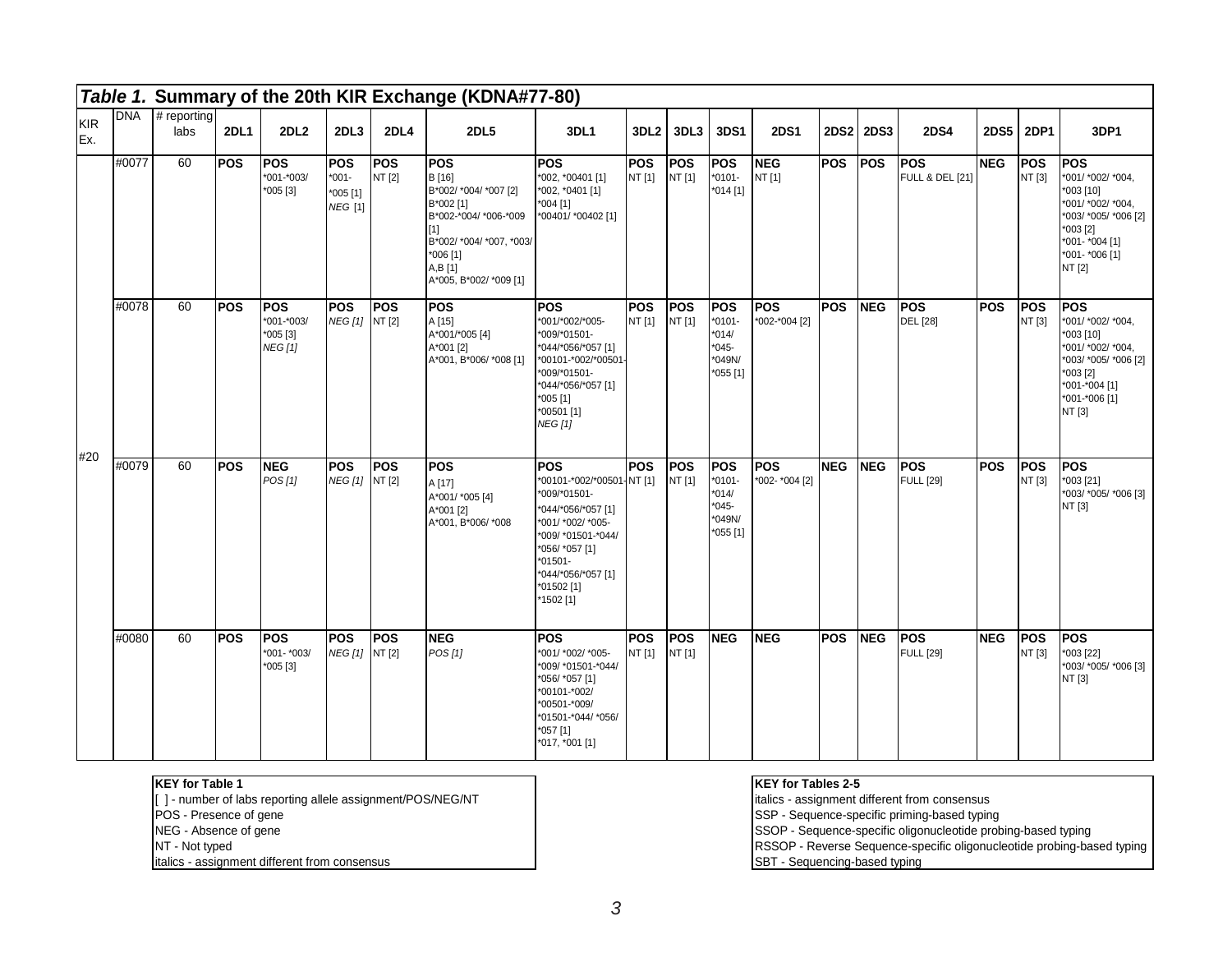|     | Table 2. KIR Exchange Sample: KDNA #77 (Caucasian) |                   |             |            |            |                                  |                  |                  |            |            |                          |             |                   |                   |                          |                   |                |                         |
|-----|----------------------------------------------------|-------------------|-------------|------------|------------|----------------------------------|------------------|------------------|------------|------------|--------------------------|-------------|-------------------|-------------------|--------------------------|-------------------|----------------|-------------------------|
|     | <b>CTR Investigator Name</b>                       | <b>2DL1</b>       | <b>2DL2</b> | 2DL3       | 2DL4       | <b>2DL5</b>                      | 3DL1             | 3DL <sub>2</sub> | 3DL3       | 3DS1       | <b>2DS1</b>              | <b>2DS2</b> | <b>2DS3</b>       | <b>2DS4</b>       | <b>2DS5</b>              | <b>2DP1</b>       | 3DP1           | <b>METHOD</b>           |
|     | 5488 Adams.Sharon                                  | POS               | POS         | POS        | POS        | B                                | POS              | POS              | POS        | POS        | <b>NEG</b>               | POS         | POS               | POS               | <b>NEG</b>               | POS               | POS            | <b>SSP</b>              |
|     |                                                    |                   | $*001-$     |            |            |                                  |                  |                  |            |            |                          |             |                   | *001, *003/       |                          |                   |                |                         |
|     |                                                    |                   | $*003/$     |            |            |                                  |                  |                  |            |            |                          |             |                   | *004/ *006-       |                          |                   |                |                         |
|     | 8033 Balazs, Ivan                                  | <b>POS</b>        | $*005$      | POS        | POS        | POS                              | POS              | POS              | POS        | POS        | <b>NEG</b>               | POS         | POS               | $*009$            | <b>NEG</b>               | POS               | POS            | SSOP                    |
|     |                                                    |                   |             |            |            | B*002/ *004/                     |                  |                  |            |            |                          |             |                   |                   |                          |                   |                |                         |
|     |                                                    |                   |             |            |            | *007, *003/                      |                  |                  |            |            |                          |             |                   |                   |                          |                   |                |                         |
|     | 8050 Baxter-Lowe, Lee                              | <b>POS</b>        | POS         | POS        | POS        | *006                             | POS              | POS              | POS        | POS        | <b>NEG</b>               | POS         | POS               | POS               | <b>NEG</b>               | POS               | POS            | SSP                     |
|     |                                                    |                   |             |            |            |                                  |                  |                  |            |            |                          |             |                   | *001, *003/       |                          |                   | *001/ *002/    |                         |
|     |                                                    |                   |             |            |            |                                  |                  |                  |            |            |                          |             |                   | *004/ *006/       |                          |                   | *004, *003/    |                         |
|     | 8025 Carrington&Marti                              | POS               | POS         | POS        | POS        | В                                | POS              | POS              | POS        | POS        | <b>NEG</b>               | POS         | POS               | *007/ *009        | <b>NEG</b>               | <b>POS</b>        | *005/ *006     | <b>SSP</b>              |
|     | 785 Chan, Soh Ha                                   | POS               | POS         | POS        | POS        | POS                              | POS              | POS              | POS        | POS        | <b>NEG</b>               | POS         | POS               | POS               | <b>NEG</b>               | POS               | POS            | <b>SSP</b>              |
|     | 3224 Chen, Dong-Feng                               | POS               | POS         | POS        | POS        | POS                              | POS              | POS              | POS        | POS        | <b>NEG</b>               | POS         | POS               | POS               | <b>NEG</b>               | POS               | POS            | SSP, RSSOP              |
| 124 | Christiansen&Wit                                   | POS               | POS         | POS        | POS        | POS                              | POS              | POS              | POS        | POS        | <b>NEG</b>               | POS         | POS               | POS               | <b>NEG</b>               | NT                | NT             | SSP                     |
|     | 3632 Colombe, Beth                                 | POS               | POS         | POS        | POS        | POS                              | POS              | POS              | POS        | POS        | NEG                      | POS         | POS               | POS               | <b>NEG</b>               | POS               | POS            | <b>SSP</b>              |
|     |                                                    |                   |             |            |            |                                  |                  |                  |            |            |                          |             |                   | $*001, *003/$     |                          |                   |                |                         |
|     |                                                    |                   |             |            |            |                                  |                  |                  |            |            |                          | POS         |                   | *004/ *006/       |                          |                   |                |                         |
|     | 5130 Costeas, Paul A.<br>8030 Davidson&Poulto      | <b>POS</b><br>POS | POS<br>POS  | POS<br>POS | POS<br>POS | POS<br>POS                       | $*004$<br>POS    | POS<br>POS       | POS<br>POS | POS<br>POS | <b>NEG</b><br><b>NEG</b> | POS         | <b>POS</b><br>POS | *007/ *009<br>POS | <b>NEG</b><br><b>NEG</b> | <b>POS</b><br>POS | $*003$<br>POS  | SSP<br>SSOP             |
|     |                                                    |                   | $*001-$     |            |            |                                  |                  |                  |            |            |                          |             |                   | *001, *003/       |                          |                   |                |                         |
|     |                                                    |                   | $*003/$     |            |            |                                  |                  |                  |            |            |                          |             |                   | *004/ *006-       |                          |                   |                |                         |
|     | 1108 Davis, Mary                                   | <b>POS</b>        | $*005$      | POS        | POS        | POS                              | <b>POS</b>       | POS              | POS        | POS        | <b>NEG</b>               | POS         | POS               | $*009$            | <b>NEG</b>               | POS               | POS            | SSOP                    |
|     |                                                    |                   |             |            |            |                                  |                  |                  |            |            |                          |             |                   | $*001/*002,$      |                          |                   | *001/ *002/    |                         |
|     | 8031 Dinauer David                                 | POS               | POS         | POS        | POS        | B                                | POS              | POS              | POS        | POS        | <b>NEG</b>               | POS         | POS               | *003-*007         | <b>NEG</b>               | POS               | *004, *003     | <b>SSP</b>              |
|     | 3186 Dunckley, Heathe                              | POS               | POS         | POS        | POS        | POS                              | POS              | POS              | POS        | POS        | <b>NEG</b>               | POS         | POS               | POS               | <b>NEG</b>               | POS               | POS            | <b>SSP</b>              |
|     |                                                    |                   |             |            |            |                                  |                  |                  |            |            |                          |             |                   | *001/ *002,       |                          |                   |                |                         |
|     |                                                    |                   |             |            |            |                                  |                  |                  |            |            |                          |             |                   | *003/ *004/       |                          |                   | *001/ *002/    |                         |
|     | 4251 Ellis, Thomas                                 | POS               | POS         | POS        | POS        | B                                | POS              | POS              | POS        | POS        | <b>NEG</b>               | POS         | POS               | *006/ *007        | <b>NEG</b>               | POS               | *004, *003 SSP |                         |
|     |                                                    |                   |             |            |            |                                  |                  |                  |            |            |                          |             |                   | *001/ *002.       |                          |                   | *001/ *002/    |                         |
|     | 8051 Endres& Wiltbank                              | POS               | POS         | POS        | POS        | B                                | POS              | POS              | POS        | POS        | <b>NEG</b>               | POS         | POS               | *003-*007         | <b>NEG</b>               | POS               | $*004, *003$   | <b>SSP</b>              |
|     |                                                    |                   |             |            |            |                                  |                  |                  |            |            |                          |             |                   | $*001, *003/$     |                          |                   |                |                         |
|     | 8038 Fernandez-Vina&                               | POS               | POS         | POS        | POS        | POS                              | POS              | POS              | POS        | POS        | <b>NEG</b>               | POS         | POS               | *006-*009         | <b>NEG</b>               | POS               | POS            | <b>RSSOP</b>            |
|     | 762 Fischer&Mayr                                   | POS               | POS         | POS        | POS<br>POS | $\overline{B}$<br>$\overline{B}$ | $\overline{POS}$ | POS              | POS<br>POS | POS        | NEG                      | POS         | POS               | POS<br>POS        | <b>NEG</b>               | POS               | POS<br>POS     | $\overline{\text{SSP}}$ |
|     | 8040 Gladman/Pellett/P                             | POS               | POS         | POS        |            |                                  | POS              | POS              |            | POS        | <b>NEG</b>               | POS         | POS               | *001/ *002.       | <b>NEG</b>               | POS               |                | <b>SSP</b>              |
|     | 4985 Graff, Ralph J.                               | POS               | POS         | POS        | POS        | B                                | POS              | POS              | POS        | POS        | <b>NEG</b>               | POS         | POS               | *003/ *007        | <b>NEG</b>               | POS               | POS            | <b>SSP</b>              |
|     | 8041 Han, Hoon                                     | POS               | POS         | POS        | POS        | POS                              | POS              | POS              | POS        | POS        | <b>NEG</b>               | POS         | POS               | POS               | <b>NEG</b>               | POS               | POS            | <b>SSP</b>              |
|     | 1461 Hidajat, M.                                   | POS               | POS         | POS        | POS        | B                                | POS              | POS              | POS        | POS        | <b>NEG</b>               | POS         | POS               | POS               | <b>NEG</b>               | POS               | POS            | <b>SSP</b>              |
|     | 5000 Hsu, Susan H.                                 | POS               | POS         | POS        | POS        | POS                              | POS              | POS              | POS        | POS        | <b>NEG</b>               | POS         | POS               | POS               | <b>NEG</b>               | POS               | POS            | SSOP, SSP               |
|     | 2344 Hurley& Hartzman                              | POS               | POS         | POS        | POS        | POS                              | POS              | POS              | POS        | POS        | <b>NEG</b>               | POS         | POS               | POS               | <b>NEG</b>               | POS               | POS            | <b>SSP</b>              |
|     | 4337 Kim, Tai-Gyu                                  | POS               | POS         | POS        | POS        | POS                              | POS              | POS              | POS        | POS        | <b>NEG</b>               | POS         | POS               | POS               | NEG                      | POS               | POS            | <b>SSP</b>              |
|     | 8037 Kotsch, Katja                                 | POS               | POS         | POS        | POS        | POS                              | POS              | POS              | POS        | POS        | NEG                      | POS         | POS               | POS               | <b>NEG</b>               | POS               | POS            | <b>SSP</b>              |
|     | 836 KuKuruga, Debor                                | POS               | POS         | POS        | POS        | B                                | POS              | POS              | POS        | POS        | <b>NT</b>                | POS         | <b>POS</b>        | POS               | <b>NEG</b>               | POS               | POS            | <b>SSP</b>              |
|     | 8046 Kusnierczyk, Piot                             | POS               | POS         | POS        | POS        | POS                              | POS              | POS              | POS        | POS        | <b>NEG</b>               | POS         | <b>POS</b>        | FULL, DEL         | NEG                      | <b>NT</b>         | <b>NT</b>      | MULTIPLEX SSP           |
|     | 8061 Lanzer, G.                                    | POS               | POS         | POS        | POS        | B                                | POS              | POS              | POS        | POS        | <b>NEG</b>               | POS         | POS               | POS               | <b>NEG</b>               | POS               | POS            | SSP                     |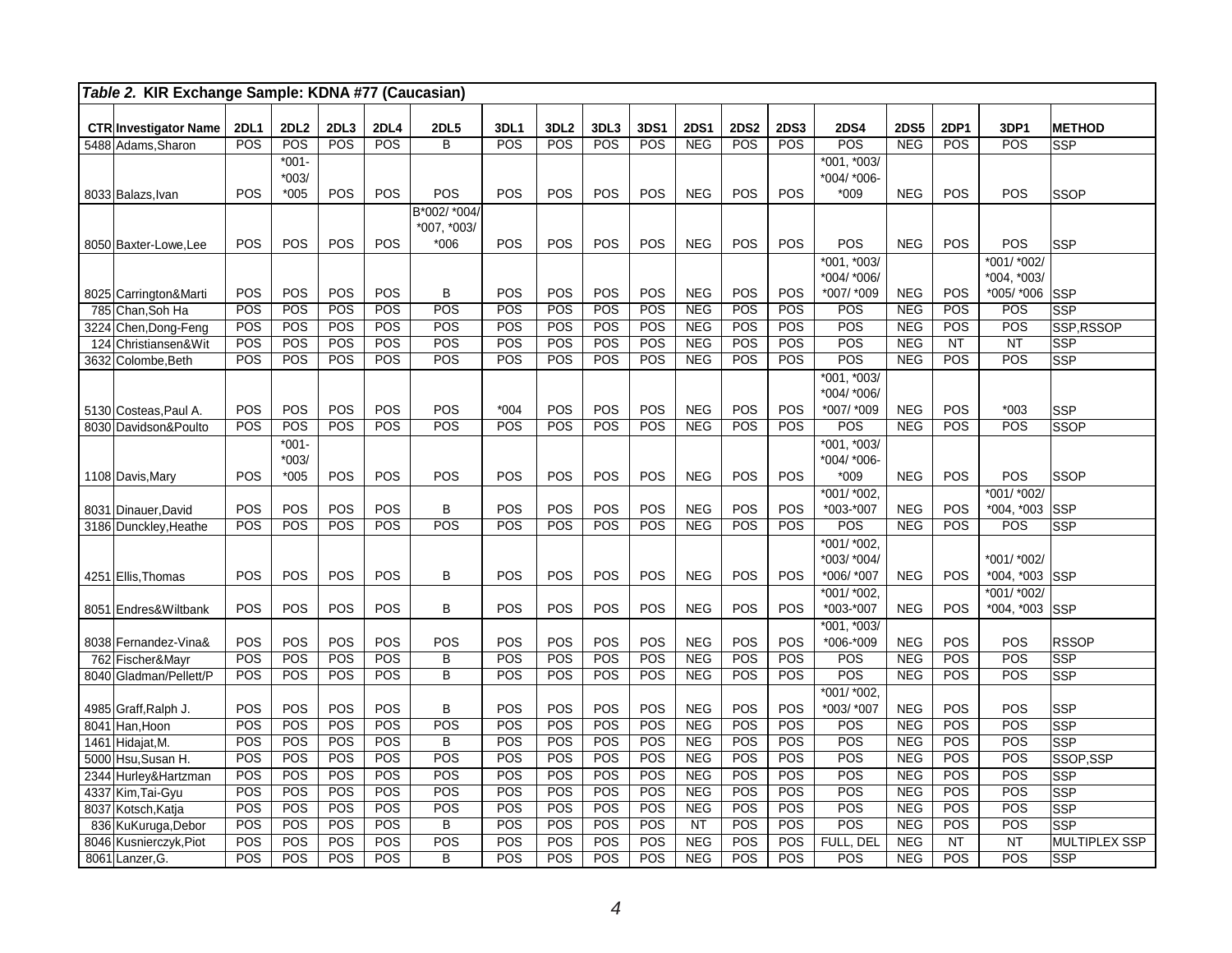|      | Table 2. KIR Exchange Sample: KDNA #77 (Caucasian) |             |                              |            |            |                        |                |                  |      |            |             |             |             |                                                                         |             |             |                                               |                      |
|------|----------------------------------------------------|-------------|------------------------------|------------|------------|------------------------|----------------|------------------|------|------------|-------------|-------------|-------------|-------------------------------------------------------------------------|-------------|-------------|-----------------------------------------------|----------------------|
|      | <b>CTR Investigator Name</b>                       | <b>2DL1</b> | <b>2DL2</b>                  | 2DL3       | 2DL4       | <b>2DL5</b>            | 3DL1           | 3DL <sub>2</sub> | 3DL3 | 3DS1       | <b>2DS1</b> | <b>2DS2</b> | <b>2DS3</b> | <b>2DS4</b>                                                             | <b>2DS5</b> | <b>2DP1</b> | 3DP1                                          | <b>METHOD</b>        |
|      | 278 Lee, Jar-How                                   | POS         | POS                          | POS        | POS        | POS                    | POS            | POS              | POS  | POS        | <b>NEG</b>  | POS         | POS         | POS                                                                     | <b>NEG</b>  | POS         | POS                                           | <b>RSSOP</b>         |
|      |                                                    |             |                              |            |            |                        | $*002,$        |                  |      |            |             |             |             | *001, *003/<br>*004/ *006/                                              |             |             | *001/ *002/                                   |                      |
|      | 5142 Marsh, Steven                                 | POS         | POS                          | POS        | POS        | POS                    | $*00401$       | POS              | POS  | POS        | <b>NEG</b>  | POS         | POS         | *007/ *009                                                              | <b>NEG</b>  | POS         | $*004, *003$                                  | SSP                  |
|      | 733 Mytilineos, Joanni                             | POS         | <b>POS</b>                   | POS        | POS        | POS                    | POS            | POS              | POS  | POS        | NEG         | POS         | POS         | POS                                                                     | <b>NEG</b>  | POS         | POS                                           | <b>SSP</b>           |
|      | 8039 Noreen.Harriet                                | POS         | <b>POS</b>                   | POS        | POS        | POS                    | POS            | POS              | POS  | POS        | <b>NEG</b>  | POS         | POS         | POS                                                                     | NEG         | POS         | POS                                           |                      |
|      | 8022 Olerup, Olle                                  | POS         | POS                          | POS        | POS        | POS                    | POS            | POS              | POS  | POS        | <b>NEG</b>  | POS         | POS         | POS                                                                     | <b>NEG</b>  | POS         | POS                                           | <b>SSP</b>           |
|      | 3966 Permpikul&Vejba                               | POS         | POS                          | POS        | POS        | POS                    | POS            | POS              | POS  | POS        | <b>NEG</b>  | POS         | POS         | POS                                                                     | NEG         | POS         | POS                                           | <b>SSP</b>           |
|      | 16 Pidwell/Askar                                   | POS         | POS                          | POS        | POS        | A, B                   | POS            | POS              | POS  | POS        | NEG         | POS         | POS         | POS                                                                     | NEG         | POS         | POS                                           | RSSOP, SSP           |
|      | 3753 Reed&Rajalingam                               | POS         | POS                          | POS        | POS        | POS                    | POS            | POS              | POS  | POS        | NEG         | POS         | POS         | POS                                                                     | NEG         | POS         | POS                                           | <b>RSSOP</b>         |
|      | 3798 Reinsmoen, Nanc                               | POS         | POS                          | POS        | POS        | B                      | POS            | POS              | POS  | POS        | <b>NEG</b>  | POS         | POS         | $*001 - *007$                                                           | <b>NEG</b>  | POS         | $*001 - *004$                                 | SSP,SSOP             |
|      | 8064 Roberts, Chrissy                              | POS         | POS                          | <b>POS</b> | POS        | POS                    | POS            | POS              | POS  | POS        | <b>NEG</b>  | POS         | <b>POS</b>  | *001, *003/<br>*004/ *006/<br>$*007$                                    | <b>NEG</b>  | <b>POS</b>  | *001/ *002/<br>$*004, *003$                   | SSOP                 |
|      | 8060 Rost&Klein                                    | POS         | POS                          | POS        | POS        | POS                    | POS            | POS              | POS  | POS        | NEG         | POS         | POS         | POS                                                                     | <b>NEG</b>  | POS         | POS                                           | <b>SSOP</b>          |
|      | 1694 Sauer& Gottwald                               | POS         | POS                          | POS        | POS        | POS                    | POS            | POS              | POS  | POS        | <b>NEG</b>  | POS         | POS         | POS                                                                     | NEG         | POS         | POS                                           | SSP                  |
|      | 3410 Schroeder, M.L.                               | <b>POS</b>  | POS                          | <b>POS</b> | <b>POS</b> | B                      | POS<br>$*002,$ | <b>POS</b>       | POS  | <b>POS</b> | <b>NEG</b>  | POS         | POS         | $*001/*002$<br>*003/ *004/<br>*006/ *007                                | <b>NEG</b>  | <b>POS</b>  | *001/ *002/<br>*004, *003 SSP                 |                      |
|      |                                                    | POS         | POS                          | POS        | POS        | B*002                  | $*0401$        | POS              | POS  | POS        | <b>NEG</b>  | POS         | POS         | FULL, DEL                                                               | <b>NEG</b>  | POS         | POS                                           | <b>MULTIPLEX SSP</b> |
|      | 1426 Senitzer, David<br>702 Spannagl, Michae       | POS         | <b>POS</b>                   | POS        | POS        | POS                    | POS            | POS              | POS  | POS        | <b>NEG</b>  | POS         | POS         | POS                                                                     | <b>NEG</b>  | POS         | POS                                           | <b>SSP</b>           |
|      | 746 Stamm, Luz                                     | POS         | $*001-$<br>$*003/$<br>$*005$ | POS        | POS        | POS                    | POS            | POS              | POS  | POS        | <b>NEG</b>  | POS         | POS         | POS                                                                     | <b>NEG</b>  | <b>POS</b>  | POS                                           | <b>SSOP</b>          |
|      | 769 Tavoularis, Sofia                              | <b>POS</b>  | POS                          | POS        | POS        | POS                    | POS            | POS              | POS  | POS        | <b>NEG</b>  | POS         | POS         | $*001, *003/$<br>*006/ *007/<br>$*009$                                  | <b>NEG</b>  | <b>POS</b>  | *001-*006                                     | SSOP,SSP             |
|      | 230 Thoni.Deborah                                  | POS         | <b>POS</b>                   | <b>NEG</b> | POS        | POS                    | POS            | POS              | POS  | POS        | <b>NEG</b>  | POS         | POS         | POS                                                                     | <b>NEG</b>  | POS         | POS                                           | <b>SSOP</b>          |
|      | 747 Tiercy, Jean-Marie                             | POS         | POS                          | POS        | POS        | B*002/ *004/<br>$*007$ | POS            | POS              | POS  | POS        | <b>NEG</b>  | POS         | POS         | $*0010101/$<br>*002-*004/<br>*006/ *007                                 | <b>NEG</b>  | POS         | *001/ *002/<br>$*004.$<br>$*00301/$<br>*00302 | <b>SSP</b>           |
| 5451 | Tilanus, Marcel                                    | POS         | <b>POS</b>                   | <b>POS</b> | POS        | POS                    | POS            | POS              | POS  | POS        | <b>NEG</b>  | POS         | POS         | POS                                                                     | <b>NEG</b>  | POS         | POS                                           | <b>SSOP</b>          |
|      | 4021 Trachtenberg, Eliz                            | <b>POS</b>  | <b>POS</b>                   | <b>POS</b> | POS        | B*002/ *009,<br>A*005  | POS            | POS              | POS  | <b>POS</b> | <b>NEG</b>  | <b>POS</b>  | POS         | *0010101-<br>*0010103/<br>*00102.<br>*003/ *004/<br>*006/ *007/<br>*009 | <b>NEG</b>  | <b>POS</b>  | <b>POS</b>                                    | <b>MALDI-TOF</b>     |
|      | 8024 Trowsdale, John                               | <b>POS</b>  | <b>POS</b>                   | <b>POS</b> | <b>NT</b>  | POS                    | <b>POS</b>     | <b>NT</b>        | POS  | <b>POS</b> | <b>NEG</b>  | <b>POS</b>  | <b>POS</b>  | FULL, DEL                                                               | <b>NEG</b>  | <b>POS</b>  | *001/ *002/<br>*004, *003 SSP                 |                      |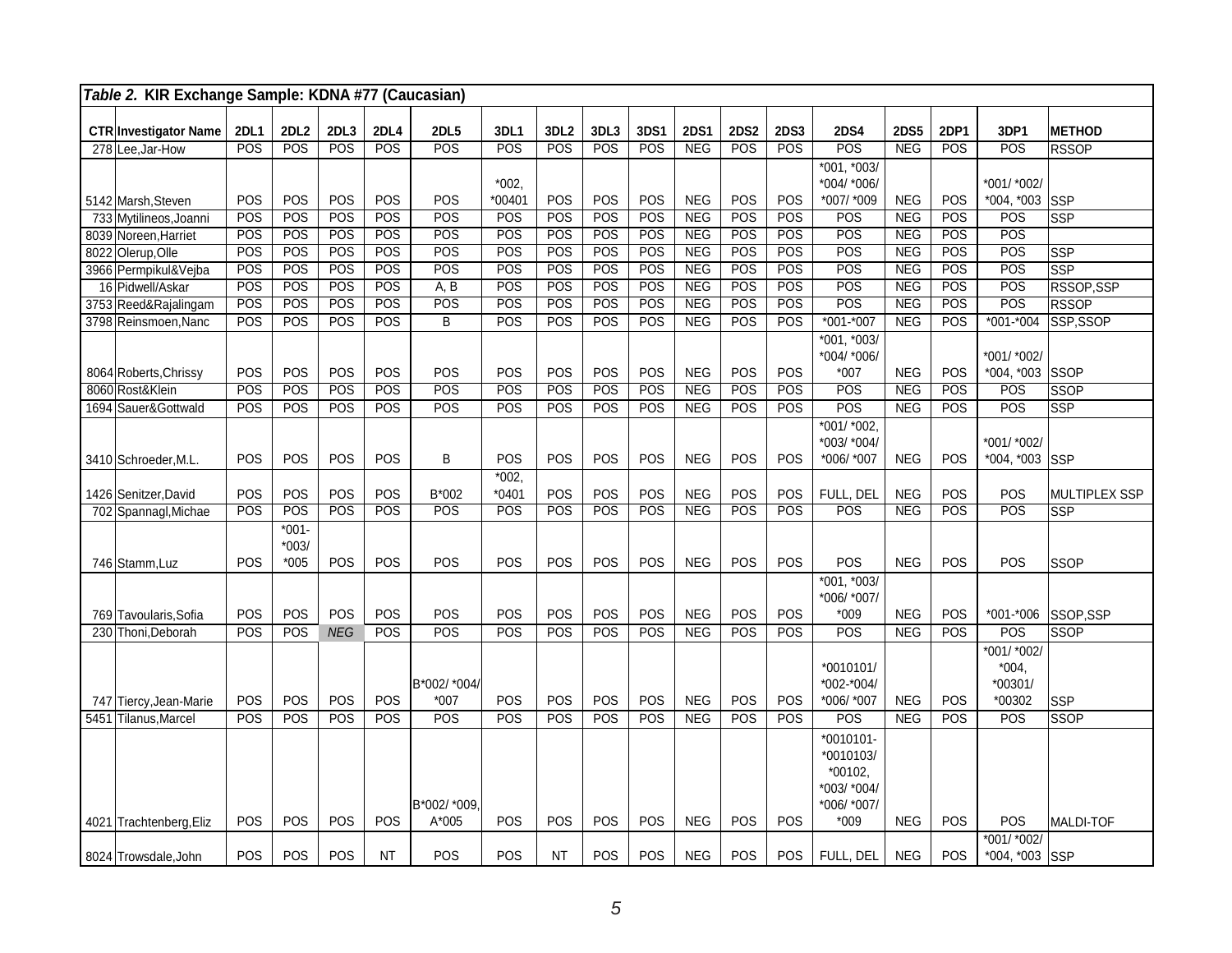| Table 2. KIR Exchange Sample: KDNA #77 (Caucasian) |             |             |                  |            |              |            |                  |           |            |             |             |             |                              |             |             |                |                |
|----------------------------------------------------|-------------|-------------|------------------|------------|--------------|------------|------------------|-----------|------------|-------------|-------------|-------------|------------------------------|-------------|-------------|----------------|----------------|
| <b>CTR Investigator Name</b>                       | <b>2DL1</b> | <b>2DL2</b> | 2DL <sub>3</sub> | 2DL4       | <b>2DL5</b>  | 3DL1       | 3DL <sub>2</sub> | 3DL3      | 3DS1       | <b>2DS1</b> | <b>2DS2</b> | <b>2DS3</b> | <b>2DS4</b>                  | <b>2DS5</b> | <b>2DP1</b> | 3DP1           | <b>IMETHOD</b> |
|                                                    | $*001-$     | $*001-$     | $*001 -$         | $*001$     | B*002-*004/  | *00401/    | $*001 -$         | $*001-$   | *0101-     |             | $*001-$     | $*001 -$    | $*001, *003/$<br>*004/ *006/ |             | $*001 -$    |                |                |
| 5462 Turner, E.V.                                  | $*010$      | $*005$      | $*007$           | $*012$     | *006-*009    | *00402     | $*021$           | $*031$    | $*014$     | <b>NEG</b>  | $*005$      | $*004$      | *007/ *009                   | <b>NEG</b>  | $*003$      | $*003$         | lSSP           |
|                                                    |             |             |                  |            |              |            |                  |           |            |             |             |             | *001/ *002.                  |             |             | *001/ *002/    |                |
| 8053 Tyan, Dolly                                   | <b>POS</b>  | <b>POS</b>  | <b>POS</b>       | <b>POS</b> | B            | <b>POS</b> | <b>POS</b>       | POS       | <b>POS</b> | <b>NEG</b>  | <b>POS</b>  | <b>POS</b>  | *003-*007                    | <b>NEG</b>  | <b>POS</b>  | *004, *003 SSP |                |
| 8028 Uhrberg, Markus                               | <b>POS</b>  | <b>POS</b>  | <b>POS</b>       | <b>NT</b>  | <b>POS</b>   | <b>POS</b> | <b>POS</b>       | <b>NT</b> | <b>POS</b> | <b>NEG</b>  | <b>POS</b>  | <b>POS</b>  | <b>POS</b>                   | <b>NEG</b>  | NT          | <b>NT</b>      | <b>SSP</b>     |
| 3775 Vidan-Jeras, Blan                             | <b>POS</b>  | <b>POS</b>  | POS              | POS        | B            | <b>POS</b> | <b>POS</b>       | POS       | <b>POS</b> | <b>NEG</b>  | <b>POS</b>  | <b>POS</b>  | POS                          | <b>NEG</b>  | <b>POS</b>  | POS            | lSSP           |
|                                                    |             |             |                  |            |              |            |                  |           |            |             |             |             |                              |             |             | *001/ *002/    |                |
|                                                    |             |             |                  |            |              |            |                  |           |            |             |             |             |                              |             |             | $*004, *003/$  |                |
| 8023 Vilches, Carlos                               | <b>POS</b>  | <b>POS</b>  | <b>POS</b>       | POS        | <b>POS</b>   | <b>POS</b> | <b>POS</b>       | POS       | <b>POS</b> | <b>NEG</b>  | <b>POS</b>  | <b>POS</b>  | POS                          | <b>NEG</b>  | POS         | *005/ *006     | <b>ISSP</b>    |
| 8047 Wassmuth, Ralf                                | <b>POS</b>  | <b>POS</b>  | POS              | <b>POS</b> | <b>POS</b>   | <b>POS</b> | <b>POS</b>       | POS       | <b>POS</b> | <b>NEG</b>  | <b>POS</b>  | <b>POS</b>  | <b>POS</b>                   | <b>NEG</b>  | <b>POS</b>  | POS            | lSSP           |
|                                                    |             |             |                  |            | B*002/ *004/ |            |                  |           |            |             |             |             | *001/ *002.                  |             |             | *001/ *002/    |                |
| 705 Watkins David I.                               | <b>POS</b>  | <b>POS</b>  | <b>POS</b>       | <b>POS</b> | $*007$       | <b>POS</b> | <b>POS</b>       | POS       | <b>POS</b> | <b>NEG</b>  | <b>POS</b>  | <b>POS</b>  | *003-*007                    | <b>NEG</b>  | <b>POS</b>  | $*004, *003$   |                |
| 1466 Yu, Neng                                      | <b>POS</b>  | <b>POS</b>  | <b>POS</b>       | <b>POS</b> | <b>POS</b>   | <b>POS</b> | <b>POS</b>       | POS       | <b>POS</b> | <b>NEG</b>  | <b>POS</b>  | <b>POS</b>  | <b>POS</b>                   | <b>NEG</b>  | <b>POS</b>  | <b>POS</b>     | <b>SSOP</b>    |
| 5282 Yu Neng/UMMHC                                 | <b>POS</b>  | <b>POS</b>  | <b>POS</b>       | <b>POS</b> | <b>POS</b>   | <b>POS</b> | <b>POS</b>       | POS       | <b>POS</b> | <b>NEG</b>  | <b>POS</b>  | <b>POS</b>  | <b>POS</b>                   | <b>NEG</b>  | POS.        | POS            | lSSP           |
| 713 Zachary, Andrea                                | <b>POS</b>  | <b>POS</b>  | POS              | <b>POS</b> | B            | POS        | <b>POS</b>       | POS       | <b>POS</b> | <b>NEG</b>  | <b>POS</b>  | <b>POS</b>  | <b>POS</b>                   | <b>NEG</b>  | <b>POS</b>  | POS            | lSSP           |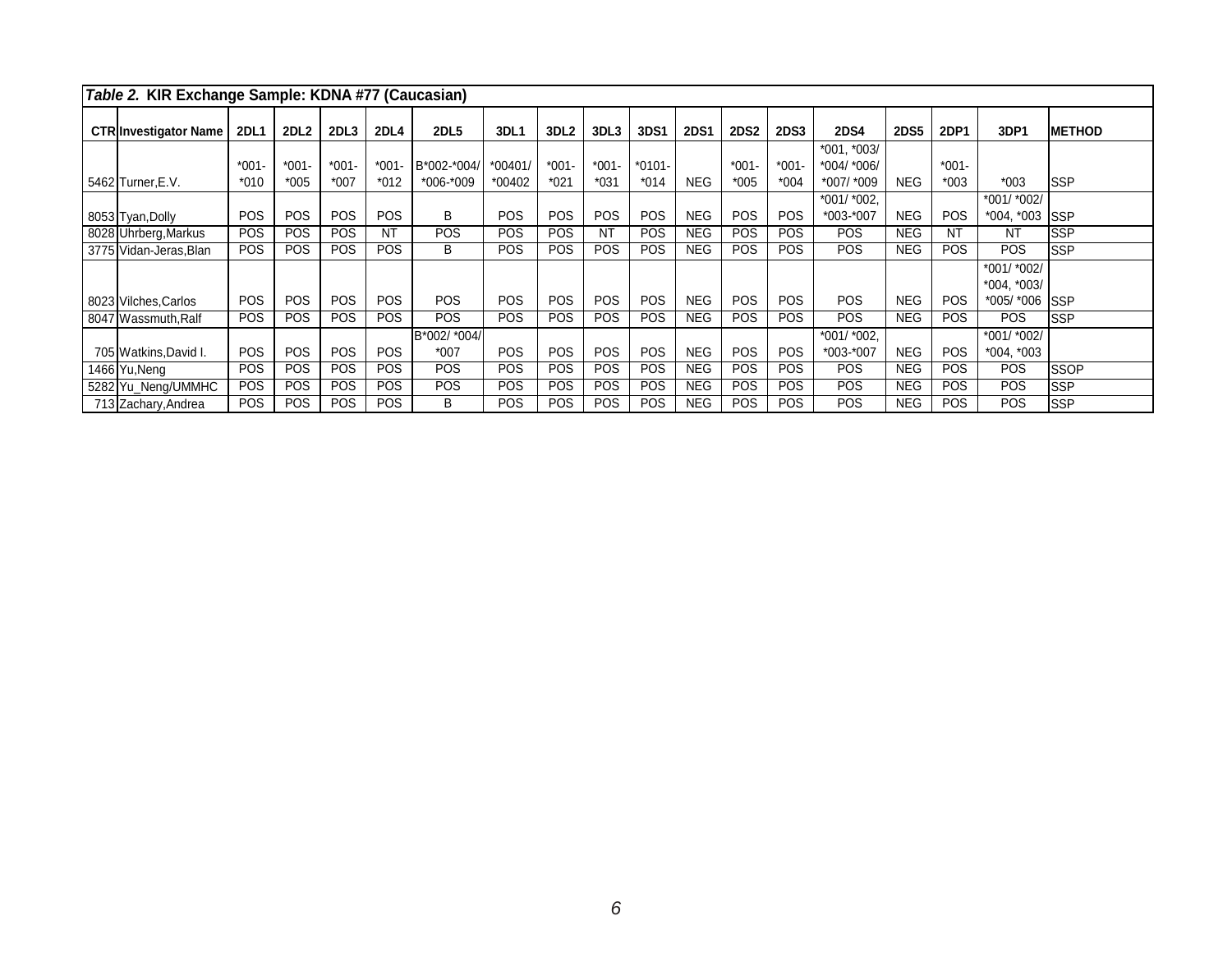| Table 3. KIR Exchange Sample: KDNA #78 (Filipino) |                          |             |            |             |             |              |                  |            |            |             |             |                          |                  |             |            |                           |                          |
|---------------------------------------------------|--------------------------|-------------|------------|-------------|-------------|--------------|------------------|------------|------------|-------------|-------------|--------------------------|------------------|-------------|------------|---------------------------|--------------------------|
| <b>CTR Investigator Name</b>                      | <b>2DL1</b>              | <b>2DL2</b> | 2DL3       | <b>2DL4</b> | <b>2DL5</b> | 3DL1         | 3DL <sub>2</sub> | 3DL3       | 3DS1       | <b>2DS1</b> | <b>2DS2</b> | <b>2DS3</b>              | <b>2DS4</b>      | <b>2DS5</b> | 2DP1       | 3DP1                      | <b>METHOD</b>            |
| 5488 Adams, Sharon                                | POS                      | POS         | POS        | POS         | Α           | POS          | POS              | POS        | POS        | POS         | POS         | <b>NEG</b>               | *003-*007        | POS         | POS        | POS                       | <b>SSP</b>               |
|                                                   |                          | $*001 -$    |            |             |             |              |                  |            |            |             |             |                          | $*00103,$        |             |            |                           |                          |
|                                                   |                          | $*003/$     |            |             |             |              |                  |            |            |             |             |                          | *003/ *004/      |             |            |                           |                          |
| 8033 Balazs, Ivan                                 | <b>POS</b>               | *005        | POS        | POS         | POS         | POS          | POS              | POS        | POS        | POS         | POS         | <b>NEG</b>               | *006-*009        | <b>POS</b>  | POS        | POS                       | <b>SSOP</b>              |
|                                                   |                          |             |            |             | $A*001$     |              |                  |            |            |             |             |                          | *003/ *004/      |             |            |                           |                          |
| 8050 Baxter-Lowe, Lee                             | POS                      | POS         | POS        | POS         | $*005$      | POS          | POS              | POS        | POS        | POS         | POS         | <b>NEG</b>               | *006/ *007       | POS         | POS        | POS                       | <b>SSP</b>               |
|                                                   |                          |             |            |             |             |              |                  |            |            |             |             |                          | *003/ *004/      |             |            | *001/ *002/               |                          |
|                                                   |                          |             |            |             |             |              |                  |            |            |             |             |                          | *006/ *007/      |             |            | *004, *003/               |                          |
| 8025 Carrington&Marti                             | <b>POS</b><br><b>POS</b> | POS<br>POS  | POS<br>POS | POS<br>POS  | Α<br>POS    | POS<br>POS   | POS<br>POS       | POS<br>POS | POS<br>POS | POS<br>POS  | POS<br>POS  | <b>NEG</b><br><b>NEG</b> | $*009$<br>POS    | POS<br>POS  | POS<br>POS | *005/ *006<br>POS         | <b>SSP</b><br><b>SSP</b> |
| 785 Chan, Soh Ha<br>3224 Chen, Dong-Feng          | POS                      | POS         | POS        | POS         | POS         | POS          | POS              | POS        | POS        | POS         | POS         | <b>NEG</b>               | POS              | POS         | POS        | POS                       | SSP.RSSOP                |
| 124 Christiansen&Wit                              | POS                      | POS         | POS        | POS         | POS         | POS          | POS              | POS        | POS        | POS         | POS         | <b>NEG</b>               | POS              | POS         | <b>NT</b>  | <b>NT</b>                 | <b>SSP</b>               |
| 3632 Colombe, Beth                                | POS                      | POS         | POS        | POS         | POS         | POS          | POS              | POS        | POS        | POS         | POS         | <b>NEG</b>               | POS              | POS         | POS        | POS                       | <b>SSP</b>               |
|                                                   |                          |             |            |             |             | *00101-*002/ |                  |            |            |             |             |                          |                  |             |            |                           |                          |
|                                                   |                          |             |            |             |             | *00501-*009/ |                  |            |            |             |             |                          | *003/ *004/      |             |            |                           |                          |
|                                                   |                          |             |            |             |             | *01501-*044/ |                  |            |            | $*002-$     |             |                          | *006/ *007/      |             |            |                           |                          |
| 5130 Costeas, Paul A.                             | POS                      | POS         | POS        | POS         | POS         | *056/ *057   | POS              | POS        | POS        | $*004$      | POS         | <b>NEG</b>               | $*009$           | POS         | POS        | $*003$                    | <b>SSP</b>               |
| 8030 Davidson&Poulto                              | POS                      | <b>NEG</b>  | POS        | POS         | POS         | POS          | POS              | POS        | POS        | POS         | POS         | <b>NEG</b>               | POS              | POS         | POS        | $\overline{POS}$          | <b>SSOP</b>              |
|                                                   |                          | $*001-$     |            |             |             |              |                  |            |            |             |             |                          | *00103,          |             |            |                           |                          |
|                                                   |                          | $*003/$     |            |             |             |              |                  |            |            |             |             |                          | *003/ *006-      |             |            |                           |                          |
| 1108 Davis, Mary                                  | POS                      | *005        | POS        | POS         | POS         | <b>POS</b>   | POS              | POS        | POS        | POS         | <b>POS</b>  | <b>NEG</b>               | $*009$           | <b>POS</b>  | POS        | <b>POS</b>                | SSOP                     |
| 8031 Dinauer, David                               | POS                      | POS         | POS        | POS         | Α           | POS          | POS              | POS        | POS        | POS         | POS         | <b>NEG</b>               | *003-*007        | POS         | POS        | *001/ *002/<br>*004, *003 | <b>SSP</b>               |
| 3186 Dunckley, Heathe                             | POS                      | POS         | POS        | POS         | POS         | POS          | POS              | POS        | POS        | POS         | POS         | <b>NEG</b>               | POS              | POS         | POS        | POS                       | <b>SSP</b>               |
|                                                   |                          |             |            |             |             |              |                  |            |            |             |             |                          | *003/ *004/      |             |            | *001/ *002/               |                          |
| 4251 Ellis, Thomas                                | POS                      | POS         | POS        | POS         | Α           | POS          | POS              | POS        | POS        | POS         | POS         | <b>NEG</b>               | *006/ *007       | POS         | POS        | *004, *003                | <b>SSP</b>               |
|                                                   |                          |             |            |             |             |              |                  |            |            |             |             |                          |                  |             |            | *001/ *002/               |                          |
| 8051   Endres& Wiltbank                           | POS                      | POS         | POS        | POS         | Α           | <b>POS</b>   | POS              | POS        | POS        | POS         | POS         | <b>NEG</b>               | *003-*007        | POS         | POS        | *004, *003                | <b>SSP</b>               |
|                                                   |                          |             |            |             |             |              |                  |            |            |             |             |                          | *003/ *006-      |             |            |                           |                          |
|                                                   |                          |             |            |             |             |              |                  |            |            |             |             |                          | *009, *003/      |             |            |                           |                          |
| 8038 Fernandez-Vina&                              | POS                      | POS         | POS        | POS         | POS         | POS          | POS              | POS        | POS        | POS         | POS         | <b>NEG</b>               | *006-*009        | POS         | POS        | POS                       | <b>RSSOP</b>             |
| 762 Fischer&Mavr                                  | POS                      | POS         | POS        | POS         | POS         | POS          | POS              | POS        | POS        | POS         | POS         | <b>NEG</b>               | *003-*007        | POS         | POS        | POS                       | <b>SSP</b>               |
| 8040 Gladman/Pellett/P<br>4985 Graff, Ralph J     | POS<br>POS               | POS<br>POS  | POS<br>POS | POS<br>POS  | А<br>Α      | POS<br>POS   | POS<br>POS       | POS<br>POS | POS<br>POS | POS<br>POS  | POS<br>POS  | NEG<br><b>NEG</b>        | POS<br>*003-*007 | POS<br>POS  | POS<br>POS | POS<br>POS                | <b>SSP</b><br><b>SSP</b> |
|                                                   |                          |             |            |             |             |              |                  |            |            |             |             |                          | *003/ *004/      |             |            |                           |                          |
| 8041 Han, Hoon                                    | <b>POS</b>               | POS         | POS        | POS         | POS         | POS          | POS              | POS        | POS        | POS         | POS         | <b>NEG</b>               | $*006$           | POS         | POS        | <b>POS</b>                | <b>SSP</b>               |
| 1461 Hidajat, M.                                  | POS                      | POS         | POS        | POS         | A           | POS          | POS              | POS        | POS        | POS         | POS         | <b>NEG</b>               | $*003.*007$      | POS         | POS        | POS                       | <b>SSP</b>               |
| 5000 Hsu.Susan H.                                 | POS                      | POS         | POS        | POS         | POS         | POS          | POS              | POS        | POS        | POS         | POS         | <b>NEG</b>               | POS              | POS         | POS        | POS                       | SSOP,SSP                 |
| 2344 Hurley& Hartzman                             | POS                      | POS         | POS        | POS         | POS         | POS          | POS              | POS        | POS        | POS         | POS         | <b>NEG</b>               | POS              | POS         | POS        | POS                       | <b>SSP</b>               |
| 4337 Kim, Tai-Gyu                                 | POS                      | POS         | POS        | POS         | POS         | POS          | POS              | POS        | POS        | POS         | POS         | <b>NEG</b>               | POS              | POS         | POS        | POS                       | <b>SSP</b>               |
| 8037 Kotsch, Katja                                | POS                      | POS         | POS        | POS         | POS         | POS          | POS              | POS        | POS        | POS         | POS         | <b>NEG</b>               | POS              | <b>POS</b>  | POS        | POS                       | <b>SSP</b>               |
|                                                   |                          |             |            |             |             |              |                  |            |            |             |             |                          | *003/ *004/      |             |            |                           |                          |
| 836 KuKuruga, Debor                               | POS                      | POS         | POS        | POS         | Α           | POS          | POS              | POS        | POS        | POS         | POS         | <b>NEG</b>               | *006/ *007       | POS         | POS        | POS                       | <b>SSP</b>               |
| 8046 Kusnierczyk, Piot                            | <b>POS</b>               | POS         | POS        | POS         | POS         | POS          | POS              | POS        | POS        | POS         | POS         | <b>NEG</b>               | DEL              | POS         | <b>NT</b>  | <b>NT</b>                 | <b>MULTIPLEX SSP</b>     |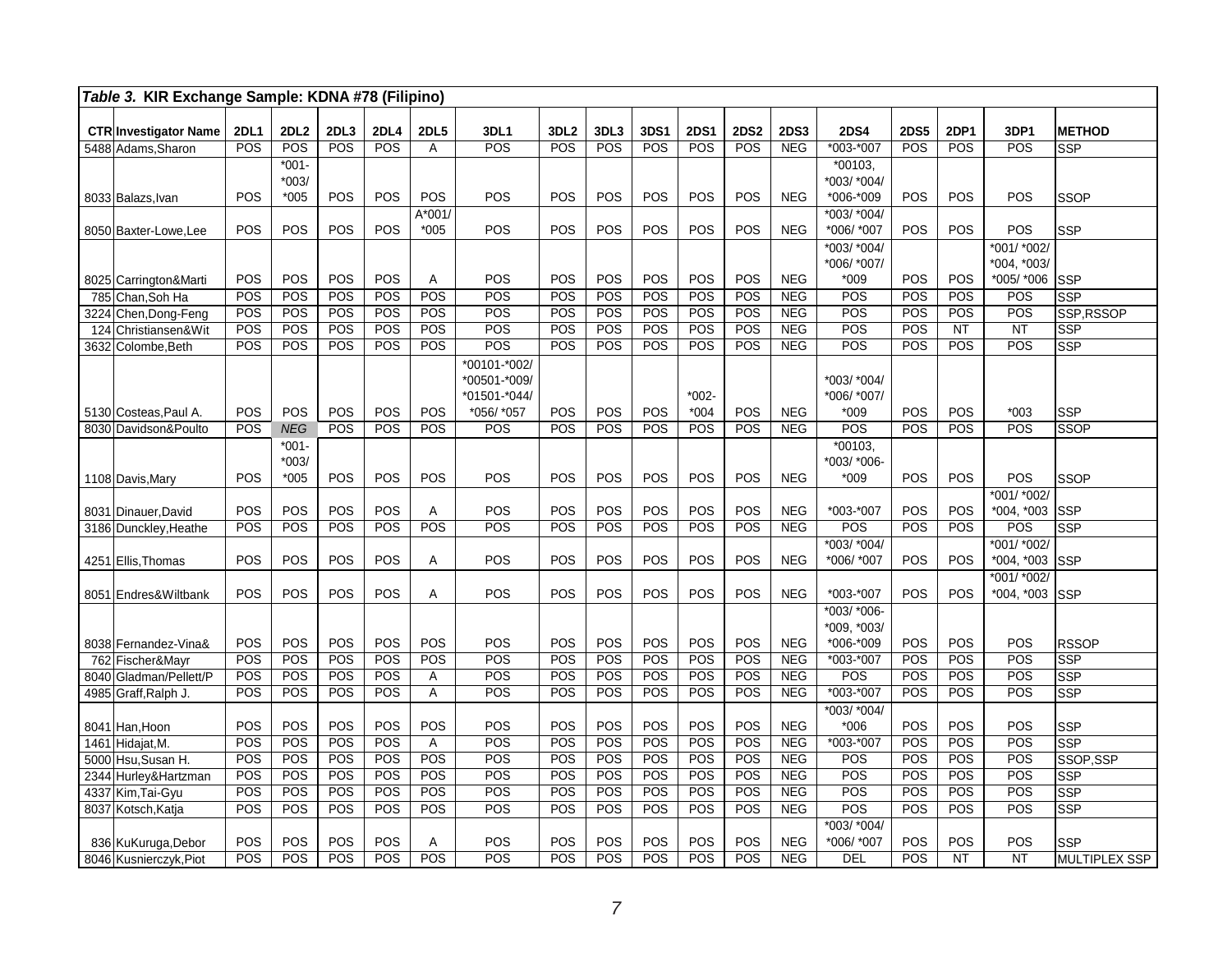|      | Table 3. KIR Exchange Sample: KDNA #78 (Filipino) |                    |                               |            |             |                              |                                           |                         |             |                                         |                    |                    |                           |                                       |                    |             |                                             |                      |
|------|---------------------------------------------------|--------------------|-------------------------------|------------|-------------|------------------------------|-------------------------------------------|-------------------------|-------------|-----------------------------------------|--------------------|--------------------|---------------------------|---------------------------------------|--------------------|-------------|---------------------------------------------|----------------------|
|      |                                                   |                    | 2DL2                          | 2DL3       |             |                              |                                           |                         |             |                                         |                    |                    |                           |                                       |                    |             |                                             |                      |
|      | <b>CTR Investigator Name</b><br>8061 Lanzer. G.   | <b>2DL1</b><br>POS | POS                           | POS        | 2DL4<br>POS | <b>2DL5</b><br>POS           | 3DL1<br>POS                               | 3DL <sub>2</sub><br>POS | 3DL3<br>POS | <b>3DS1</b><br>POS                      | <b>2DS1</b><br>POS | <b>2DS2</b><br>POS | <b>2DS3</b><br><b>NEG</b> | <b>2DS4</b><br>POS                    | <b>2DS5</b><br>POS | 2DP1<br>POS | 3DP1<br>POS                                 | <b>METHOD</b><br>SSP |
| 278  | Lee, Jar-How                                      | POS                | <b>POS</b>                    | POS        | <b>POS</b>  | POS                          | POS                                       | <b>POS</b>              | POS         | POS                                     | <b>POS</b>         | POS                | <b>NEG</b>                | POS                                   | <b>POS</b>         | <b>POS</b>  | POS                                         | <b>RSSOP</b>         |
|      |                                                   |                    |                               |            |             |                              |                                           |                         |             |                                         |                    |                    |                           | *003/ *004/                           |                    |             |                                             |                      |
|      |                                                   |                    |                               |            |             |                              |                                           |                         |             |                                         |                    |                    |                           | *006/ *007/                           |                    |             | *001/ *002/                                 |                      |
|      | 5142 Marsh, Steven                                | POS                | POS                           | POS        | POS         | POS                          | *00501                                    | POS                     | <b>POS</b>  | POS                                     | POS                | POS                | <b>NEG</b>                | $*009. -$                             | POS                | POS         | $*004, *003$                                | <b>SSP</b>           |
|      | 733 Mytilineos. Joanni                            | POS                | POS                           | POS        | POS         | POS                          | POS                                       | POS                     | POS         | POS                                     | POS                | POS                | <b>NEG</b>                | POS                                   | POS                | POS         | POS                                         | <b>SSP</b>           |
| 8039 | Noreen, Harriet                                   | POS                | POS                           | POS        | POS         | POS                          | POS                                       | POS                     | POS         | POS                                     | POS                | POS                | <b>NEG</b>                | POS                                   | <b>POS</b>         | POS         | POS                                         |                      |
|      | 8022 Olerup, Olle                                 | POS                | POS                           | POS        | POS         | POS                          | POS                                       | POS                     | POS         | POS                                     | POS                | POS                | <b>NEG</b>                | POS                                   | POS                | POS         | POS                                         | SSP                  |
|      | 3966 Permpikul&Vejba                              | POS                | POS                           | POS        | POS         | POS                          | POS                                       | POS                     | POS         | POS                                     | POS                | POS                | <b>NEG</b>                | POS                                   | POS                | POS         | POS                                         | SSP                  |
|      | 16 Pidwell/Askar                                  | POS                | <b>POS</b>                    | POS        | POS         | Α                            | POS                                       | POS                     | POS         | POS                                     | POS                | POS                | <b>NEG</b>                | POS                                   | POS                | POS         | POS                                         | RSSOP,SSP            |
|      | 3753 Reed&Rajalingam                              | POS                | POS                           | POS        | POS         | POS                          | POS                                       | POS                     | POS         | POS                                     | POS                | POS                | <b>NEG</b>                | POS                                   | POS                | POS         | POS                                         | <b>RSSOP</b>         |
|      | 3798 Reinsmoen, Nanc                              | POS                | POS                           | POS        | POS         | Α                            | POS                                       | POS                     | POS         | POS                                     | POS                | POS                | <b>NEG</b>                | $*003-*007$                           | POS                | POS         | $*001 - *004$                               | SSP,SSOP             |
|      |                                                   |                    |                               |            |             |                              |                                           |                         |             |                                         |                    |                    |                           | $*003/*004/$                          |                    |             | *001/ *002/                                 |                      |
|      | 8064 Roberts, Chrissy                             | POS                | POS                           | POS        | POS         | POS                          | POS                                       | POS                     | POS         | POS                                     | POS                | POS                | <b>NEG</b>                | *006/ *007,                           | POS                | POS         | $*004, *003$                                | <b>SSOP</b>          |
|      | 8060 Rost&Klein                                   | POS                | POS                           | POS        | POS         | POS                          | POS                                       | POS                     | POS         | POS                                     | POS                | POS                | <b>NEG</b>                | POS                                   | POS                | POS         | POS<br>POS                                  | SSOP                 |
|      | 1694 Sauer&Gottwald                               | POS                | POS                           | POS        | POS         | POS                          | POS                                       | POS                     | POS         | POS                                     | POS                | POS                | <b>NEG</b>                | POS                                   | POS                | <b>POS</b>  |                                             | <b>SSP</b>           |
|      |                                                   | POS                | POS                           | POS        | POS         | Α                            | POS                                       | POS                     | POS         | POS                                     | POS                | POS                | <b>NEG</b>                | $*003/*004/$<br>*006/ *007            | POS                | <b>POS</b>  | *001/ *002/<br>$*004, *003$                 | <b>SSP</b>           |
| 1426 | 3410 Schroeder, M.L.<br>Senitzer.David            | POS                | POS                           | POS        | POS         | $A*001$                      | $*005$                                    | POS                     | POS         | POS                                     | POS                | POS                | NEG                       | <b>DEL</b>                            | POS                | POS         | POS                                         | <b>MULTIPLEX SSP</b> |
|      | 702 Spannagl, Michae                              | POS                | POS                           | POS        | POS         | POS                          | POS                                       | POS                     | POS         | POS                                     | POS                | POS                | <b>NEG</b>                | POS                                   | POS                | POS         | POS                                         | SSP                  |
|      | 746 Stamm, Luz                                    | <b>POS</b>         | $*001 -$<br>$*003/$<br>$*005$ | POS        | POS         | POS                          | POS                                       | POS                     | POS         | POS                                     | POS                | POS                | <b>NEG</b>                | POS                                   | POS                | <b>POS</b>  | POS                                         | SSOP                 |
|      |                                                   |                    |                               |            |             |                              |                                           |                         |             |                                         |                    |                    |                           | *003/ *006/                           |                    |             |                                             |                      |
|      | 769 Tavoularis.Sofia                              | POS                | POS                           | POS        | POS         | A*001                        | POS                                       | POS                     | POS         | POS                                     | POS                | POS                | <b>NEG</b>                | *007/ *009                            | POS                | POS         | *001-*006                                   | SSOP,SSP             |
|      | 230 Thoni.Deborah                                 | POS                | POS                           | <b>NEG</b> | POS         | POS                          | POS                                       | POS                     | POS         | POS                                     | POS                | POS                | <b>NEG</b>                | POS                                   | <b>POS</b>         | POS         | POS                                         | <b>SSOP</b>          |
|      | 747 Tiercy, Jean-Marie                            | POS                | POS                           | POS        | POS         | A*001/<br>$*005$             | POS                                       | POS                     | POS         | POS                                     | POS                | POS                | <b>NEG</b>                | *003/ *004/<br>*006/ *007             | <b>POS</b>         | POS         | *001/ *002/<br>$*004/$<br>*00301/<br>*00302 | <b>SSP</b>           |
|      | 5451 Tilanus, Marcel                              | POS                | <b>POS</b>                    | POS        | <b>POS</b>  | POS                          | POS                                       | POS                     | POS         | POS                                     | POS                | POS                | <b>NEG</b>                | POS                                   | POS                | <b>POS</b>  | POS                                         | SSOP                 |
|      |                                                   | <b>POS</b>         | POS                           | POS        | POS         | $A*001/$<br>B*006/<br>$*008$ | POS                                       | POS                     | POS         | POS                                     | POS                | POS                | <b>NEG</b>                | $*003/*004/$<br>*006/ *007/<br>$*009$ | POS                | POS         | POS                                         | <b>MALDI-TOF</b>     |
|      | 4021 Trachtenberg, Eliz                           |                    |                               |            |             |                              |                                           |                         |             |                                         |                    |                    |                           |                                       |                    |             | *001/ *002/                                 |                      |
|      | 8024 Trowsdale, John                              | <b>POS</b>         | POS                           | POS        | <b>NT</b>   | POS                          | POS                                       | <b>NT</b>               | POS         | POS                                     | POS                | POS                | <b>NEG</b>                | <b>DEL</b>                            | <b>POS</b>         | POS         | *004, *003 SSP                              |                      |
|      |                                                   | $*001-$            | $*001-$                       | $*001 -$   | $*001$      | A*001/                       | *001/ *002/<br>*005-*009/<br>*01501-*044/ | $*001 -$                | $*001 -$    | $*010-$<br>$*014/$<br>$*045-$<br>*049N/ | $*002-$            | *001-              |                           | *003/ *004/<br>*006/ *007/            | $*001 -$           | $*001 -$    |                                             |                      |
|      | 5462 Turner, E.V.                                 | $*010$             | $*005$                        | $*007$     | $*012$      | $*005$                       | *056/ *057                                | $*021$                  | $*031$      | $*055$                                  | $*004$             | $*005$             | <b>NEG</b>                | $*009$                                | $*008$             | $*003$      | $*003$                                      | <b>SSP</b>           |
|      | 8053 Tyan, Dolly                                  | POS                | POS                           | POS        | POS         | Α                            | POS                                       | POS                     | <b>POS</b>  | POS                                     | POS                | POS                | <b>NEG</b>                | *003-*007                             | POS                | POS         | *001/ *002/<br>*004, *003                   | <b>SSP</b>           |
|      | 8028 Uhrberg, Markus                              | POS                | POS                           | POS        | <b>NT</b>   | POS                          | <b>NEG</b>                                | POS                     | <b>NT</b>   | POS                                     | POS                | POS                | <b>NEG</b>                | POS                                   | <b>POS</b>         | <b>NT</b>   | <b>NT</b>                                   | <b>SSP</b>           |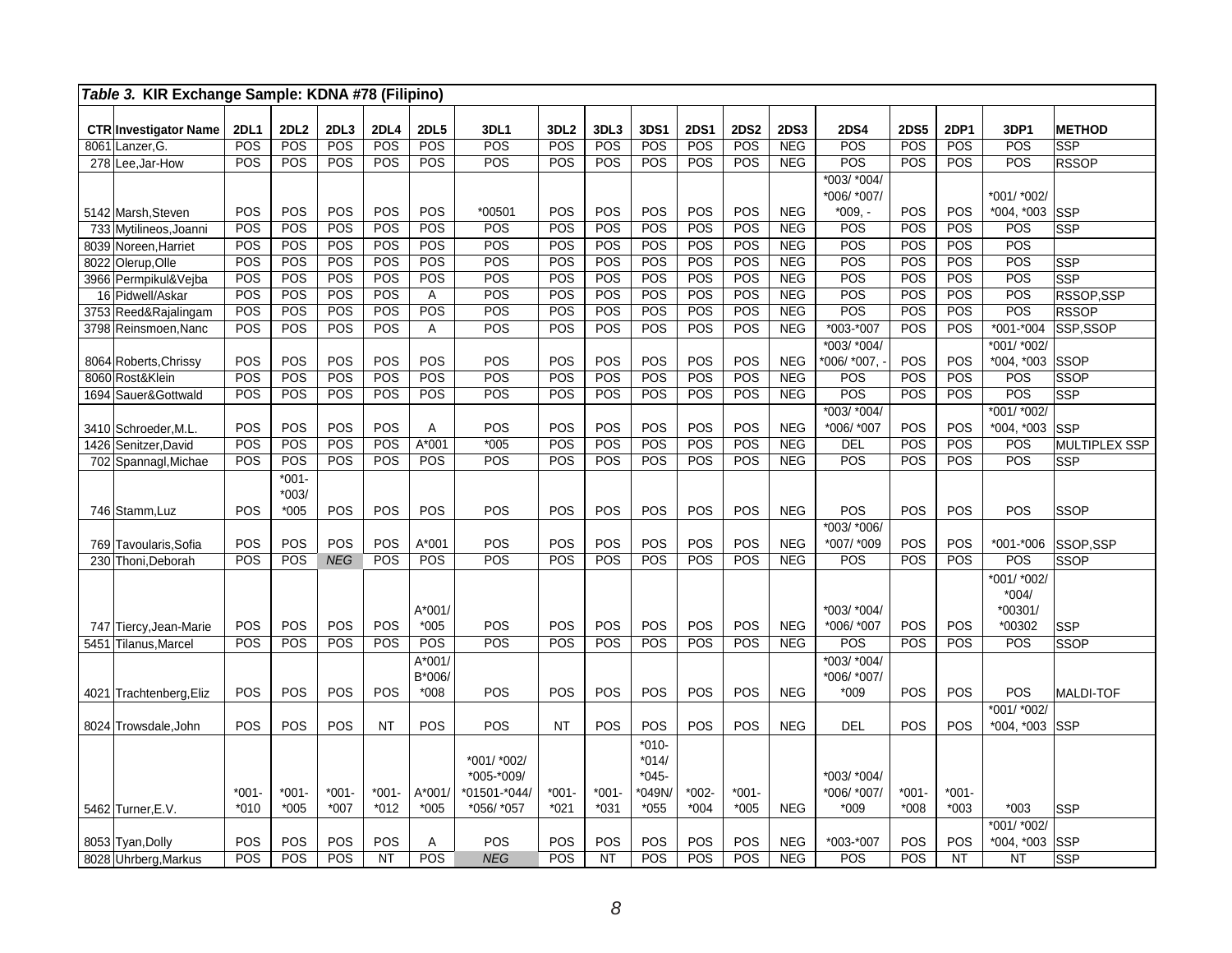| Table 3. KIR Exchange Sample: KDNA #78 (Filipino) |             |             |            |            |             |            |                  |            |             |             |             |             |             |             |            |                               |               |
|---------------------------------------------------|-------------|-------------|------------|------------|-------------|------------|------------------|------------|-------------|-------------|-------------|-------------|-------------|-------------|------------|-------------------------------|---------------|
| <b>CTRInvestigator Name</b>                       | <b>2DL1</b> | <b>2DL2</b> | 2DL3       | 2DL4       | <b>2DL5</b> | 3DL1       | 3DL <sub>2</sub> | 3DL3       | <b>3DS1</b> | <b>2DS1</b> | <b>2DS2</b> | <b>2DS3</b> | <b>2DS4</b> | <b>2DS5</b> | 2DP1       | 3DP1                          | <b>METHOD</b> |
| 3775 Vidan-Jeras. Blan                            | <b>POS</b>  | POS         | POS.       | POS.       |             | <b>POS</b> | <b>POS</b>       | <b>POS</b> | POS         | <b>POS</b>  | <b>POS</b>  | NEG.        | <b>POS</b>  | <b>POS</b>  | <b>POS</b> | <b>POS</b>                    | <b>SSP</b>    |
|                                                   |             |             |            |            |             |            |                  |            |             |             |             |             |             |             |            | $*001/*002/$<br>$*004, *003/$ |               |
| 8023 Vilches Carlos                               | <b>POS</b>  | <b>POS</b>  | POS.       | <b>POS</b> | <b>POS</b>  | <b>POS</b> | <b>POS</b>       | <b>POS</b> | <b>POS</b>  | <b>POS</b>  | POS.        | <b>NEG</b>  | POS.        | <b>POS</b>  | <b>POS</b> | *005/ *006 SSP                |               |
| 8047 Wassmuth, Ralf                               | <b>POS</b>  | POS         | <b>POS</b> | <b>POS</b> | <b>POS</b>  | <b>POS</b> | POS              | <b>POS</b> | POS         | POS.        | <b>POS</b>  | <b>NEG</b>  | <b>POS</b>  | <b>POS</b>  | <b>POS</b> | POS.                          | <b>SSP</b>    |
|                                                   |             |             |            |            | $A*001/$    |            |                  |            |             |             |             |             |             |             |            | $*001/$ $*002/$               |               |
| 705 Watkins David I.                              | <b>POS</b>  | <b>POS</b>  | POS.       | POS.       | $*005$      | <b>POS</b> | POS              | <b>POS</b> | POS         | <b>POS</b>  | <b>POS</b>  | <b>NEG</b>  | $*003-*007$ | <b>POS</b>  | POS        | $*004, *003$                  |               |
| 1466 Yu.Nena                                      | <b>POS</b>  | POS         | <b>POS</b> | <b>POS</b> | <b>POS</b>  | <b>POS</b> | POS              | <b>POS</b> | POS         | <b>POS</b>  | <b>POS</b>  | <b>NEG</b>  | <b>POS</b>  | POS         | POS.       | <b>POS</b>                    | <b>SSOP</b>   |
| 5282 Yu_Neng/UMMHC                                | <b>POS</b>  | POS         | POS.       | POS.       | POS.        | POS.       | <b>POS</b>       | <b>POS</b> | <b>POS</b>  | POS.        | <b>POS</b>  | NEG.        | <b>POS</b>  | <b>POS</b>  | POS.       | <b>POS</b>                    | <b>SSP</b>    |
| 713 Zachary, Andrea                               | <b>POS</b>  | POS         | <b>POS</b> | POS.       |             | <b>POS</b> | POS              | <b>POS</b> | POS         | POS         | POS.        | <b>NEG</b>  | *003-*007   | POS         | POS.       | POS.                          | <b>SSP</b>    |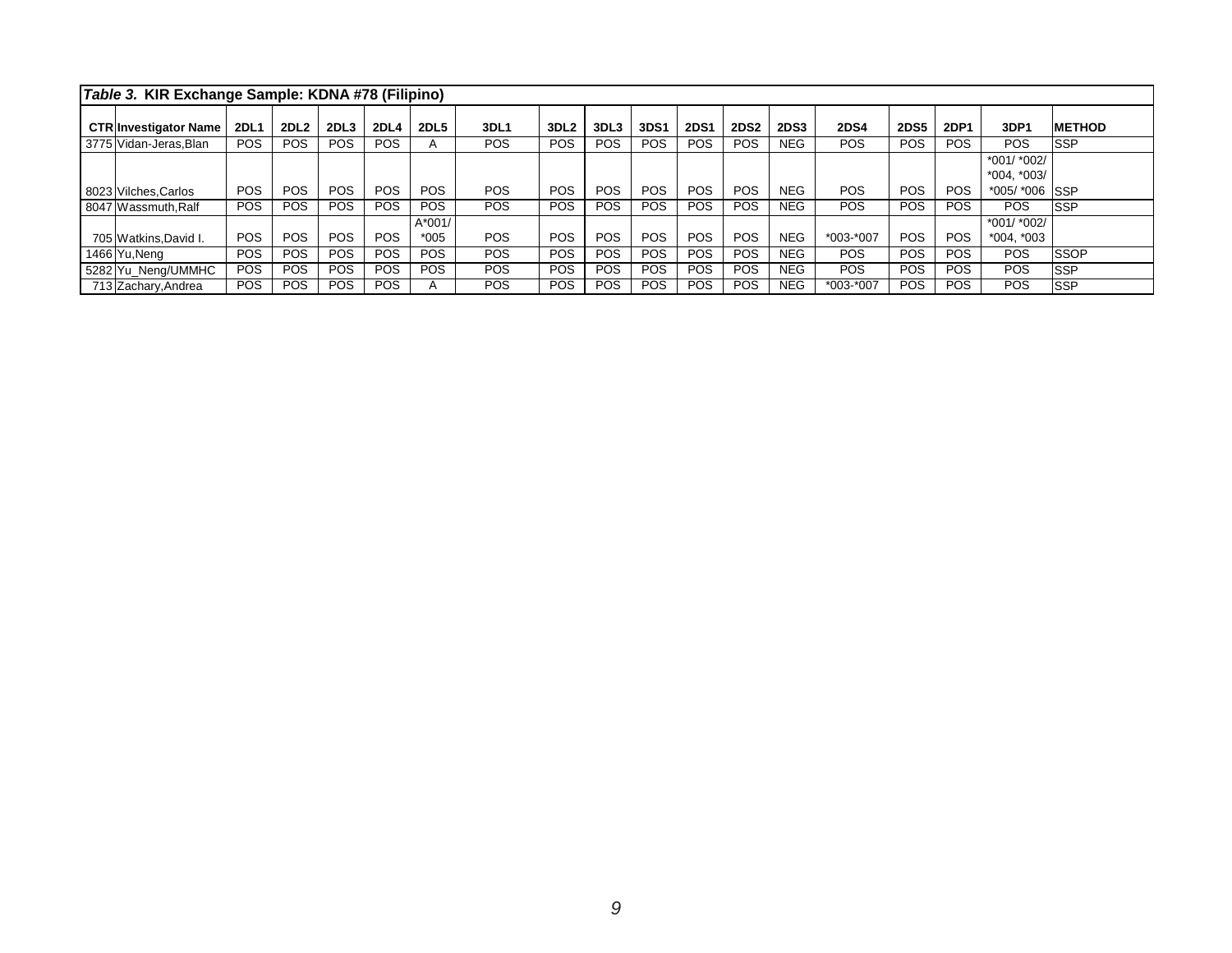| Table 4. KIR Exchange Sample: KDNA #79 (Asian) |             |                          |            |             |                       |                              |                  |            |            |             |                          |                          |                          |             |            |               |                      |
|------------------------------------------------|-------------|--------------------------|------------|-------------|-----------------------|------------------------------|------------------|------------|------------|-------------|--------------------------|--------------------------|--------------------------|-------------|------------|---------------|----------------------|
| <b>CTR Investigator Name</b>                   | <b>2DL1</b> | <b>2DL2</b>              | 2DL3       | <b>2DL4</b> | <b>2DL5</b>           | 3DL1                         | 3DL <sub>2</sub> | 3DL3       | 3DS1       | <b>2DS1</b> | <b>2DS2</b>              | <b>2DS3</b>              | <b>2DS4</b>              | <b>2DS5</b> | 2DP1       | 3DP1          | <b>METHOD</b>        |
| 5488<br>Adams, Sharon                          | POS         | <b>NEG</b>               | POS        | POS         | Α                     | POS                          | POS              | POS        | POS        | POS         | <b>NEG</b>               | <b>NEG</b>               | $*001/*002$              | POS         | POS        | $*003$        | <b>SSP</b>           |
| 8033 Balazs. Ivan                              | POS         | <b>NEG</b>               | POS        | POS         | POS                   | POS                          | POS              | POS        | POS        | POS         | <b>NEG</b>               | <b>NEG</b>               | $*001$                   | POS         | POS        | POS           | <b>SSOP</b>          |
|                                                |             |                          |            |             | A*001/                |                              |                  |            |            |             |                          |                          |                          |             |            |               |                      |
| 8050 Baxter-Lowe, Lee                          | POS         | <b>NEG</b>               | POS        | POS         | $*005$                | POS                          | POS              | POS        | POS        | POS         | <b>NEG</b>               | <b>NEG</b>               | *001/ *002               | POS         | POS        | $*003$        | <b>SSP</b>           |
|                                                |             |                          |            |             |                       |                              |                  |            |            |             |                          |                          |                          |             |            | *003/ *005/   |                      |
| 8025 Carrington&Marti                          | POS         | <b>NEG</b>               | POS        | POS         | Α                     | POS                          | POS              | POS        | POS        | POS         | <b>NEG</b>               | <b>NEG</b>               | $*001$                   | POS         | POS        | $*006$        | <b>SSP</b>           |
| Chan, Soh Ha<br>785                            | POS         | <b>NEG</b>               | POS        | POS         | POS                   | POS                          | POS              | POS        | POS        | POS         | <b>NEG</b>               | <b>NEG</b>               | POS                      | POS         | POS        | POS           | <b>SSP</b>           |
| 3224<br>Chen, Dong-Feng                        | POS         | <b>NEG</b>               | POS        | POS         | POS                   | POS                          | POS              | POS        | POS        | POS         | <b>NEG</b>               | <b>NEG</b>               | POS                      | POS         | POS        | POS           | SSP.RSSOP            |
| 124<br>Christiansen&Wit                        | POS         | <b>NEG</b>               | POS        | POS         | POS                   | POS                          | POS              | POS        | POS        | POS         | <b>NEG</b>               | <b>NEG</b>               | POS                      | POS         | NT         | <b>NT</b>     | <b>SSP</b>           |
| 3632<br>Colombe, Beth                          | POS         | <b>NEG</b>               | POS        | POS         | POS                   | POS                          | POS              | POS        | POS        | POS         | <b>NEG</b>               | <b>NEG</b>               | POS                      | POS         | POS        | POS           | <b>SSP</b>           |
|                                                |             |                          |            |             |                       | *00101-*002/<br>*00501-*009/ |                  |            |            |             |                          |                          |                          |             |            |               |                      |
|                                                |             |                          |            |             |                       | *01501-*044/                 |                  |            |            | $*002-$     |                          |                          |                          |             |            |               |                      |
| 5130 Costeas, Paul A.                          | POS         | <b>NEG</b>               | POS        | POS         | POS                   | *056/ *057                   | POS              | POS        | POS        | $*004$      | <b>NEG</b>               | <b>NEG</b>               | $*001$                   | POS         | POS        | $*003$        | <b>SSP</b>           |
| 8030 Davidson&Poulto                           | POS         | <b>NEG</b>               | POS        | POS         | POS                   | POS                          | POS              | POS        | POS        | POS         | <b>NEG</b>               | <b>NEG</b>               | POS                      | POS         | POS        | POS           | <b>SSOP</b>          |
| 1108<br>Davis, Mary                            | POS         | <b>NEG</b>               | POS        | POS         | POS                   | POS                          | POS              | POS        | POS        | POS         | <b>NEG</b>               | <b>NEG</b>               | $*001$                   | POS         | POS        | POS           | <b>SSOP</b>          |
| 8031 Dinauer, David                            | POS         | <b>NEG</b>               | POS        | POS         | A                     | POS                          | POS              | POS        | POS        | POS         | <b>NEG</b>               | <b>NEG</b>               | *001/ *002               | POS         | POS        | $*003$        | <b>SSP</b>           |
| Dunckley, Heathe<br>3186                       | POS         | <b>NEG</b>               | POS        | POS         | POS                   | POS                          | POS              | POS        | POS        | POS         | <b>NEG</b>               | <b>NEG</b>               | POS                      | POS         | POS        | POS           | SSP                  |
| 4251<br>Ellis.Thomas                           | POS<br>POS  | <b>NEG</b><br><b>NEG</b> | POS<br>POS | POS<br>POS  | Α                     | POS<br>POS                   | POS<br>POS       | POS<br>POS | POS<br>POS | POS<br>POS  | <b>NEG</b><br><b>NEG</b> | <b>NEG</b><br><b>NEG</b> | *001/ *002<br>*001/ *002 | POS<br>POS  | POS<br>POS | POS<br>$*003$ | <b>SSP</b><br>SSP    |
| 8051<br>Endres&Wiltbank                        | POS         |                          | POS        | POS         | $\overline{A}$<br>POS | POS                          | POS              | POS        |            | POS         | <b>NEG</b>               |                          | $*001, *001$             | POS         | POS        | POS           | <b>RSSOP</b>         |
| Fernandez-Vina&<br>8038<br>Fischer&Mayr<br>762 | POS         | <b>NEG</b><br><b>NEG</b> | POS        | POS         | Α                     | POS                          | POS              | POS        | POS<br>POS | POS         | <b>NEG</b>               | <b>NEG</b><br><b>NEG</b> | $*001/*002$              | POS         | POS        | $*003$        | <b>SSP</b>           |
| Gladman/Pellett/P<br>8040                      | POS         | <b>NEG</b>               | POS        | POS         | A                     | POS                          | POS              | POS        | POS        | POS         | <b>NEG</b>               | <b>NEG</b>               | POS                      | POS         | POS        | POS           | <b>SSP</b>           |
| 4985<br>Graff, Ralph J.                        | POS         | <b>NEG</b>               | POS        | POS         | A                     | POS                          | POS              | POS        | POS        | POS         | <b>NEG</b>               | <b>NEG</b>               | $*001/*002$              | POS         | POS        | $*003$        | <b>SSP</b>           |
|                                                |             |                          |            |             |                       |                              |                  |            |            |             |                          |                          |                          |             |            | *00301/       |                      |
| Han,Hoon<br>8041                               | POS         | <b>NEG</b>               | POS        | POS         | <b>POS</b>            | POS                          | POS              | POS        | POS        | POS         | <b>NEG</b>               | <b>NEG</b>               | *001/ *002               | POS         | POS        | *00302        | <b>SSP</b>           |
| Hidajat, M.<br>1461                            | POS         | <b>NEG</b>               | POS        | POS         | A                     | $\overline{POS}$             | POS              | POS        | POS        | POS         | <b>NEG</b>               | <b>NEG</b>               | *001/ *002               | POS         | POS        | $*003$        | <b>SSP</b>           |
| Hsu, Susan H.<br>5000                          | POS         | <b>NEG</b>               | POS        | POS         | POS                   | POS                          | POS              | POS        | POS        | POS         | NEG                      | NEG                      | POS                      | POS         | POS        | POS           | SSOP.SSP             |
| 2344<br>Hurley&Hartzman                        | POS         | <b>NEG</b>               | POS        | POS         | POS                   | POS                          | POS              | POS        | POS        | POS         | <b>NEG</b>               | <b>NEG</b>               | POS                      | POS         | POS        | POS           | <b>SSP</b>           |
| Kim, Tai-Gyu<br>4337                           | POS         | <b>NEG</b>               | POS        | POS         | POS                   | POS                          | POS              | POS        | POS        | POS         | <b>NEG</b>               | <b>NEG</b>               | POS                      | POS         | POS        | POS           | <b>SSP</b>           |
| Kotsch, Katja<br>8037                          | POS         | <b>NEG</b>               | POS        | POS         | POS                   | POS                          | POS              | POS        | POS        | POS         | <b>NEG</b>               | <b>NEG</b>               | POS                      | POS         | POS        | POS           | <b>SSP</b>           |
| KuKuruga, Debor<br>836                         | POS         | <b>NEG</b>               | POS        | POS         | Α                     | $\overline{POS}$             | POS              | POS        | POS        | POS         | <b>NEG</b>               | <b>NEG</b>               | *001/*002                | POS         | POS        | $*003$        | <b>SSP</b>           |
| Kusnierczyk, Piot<br>8046                      | POS         | <b>NEG</b>               | POS        | POS         | POS                   | $\overline{POS}$             | POS              | POS        | POS        | POS         | <b>NEG</b>               | <b>NEG</b>               | <b>FULL</b>              | POS         | <b>NT</b>  | <b>NT</b>     | <b>MULTIPLEX SSP</b> |
| 8061<br>Lanzer, G.                             | POS         | <b>NEG</b>               | POS        | POS         | A                     | POS                          | POS              | POS        | POS        | POS         | <b>NEG</b>               | <b>NEG</b>               | POS                      | POS         | POS        | POS           | <b>SSP</b>           |
| 278<br>ee,Jar-How                              | POS         | <b>NEG</b>               | POS        | POS         | POS                   | POS                          | POS              | POS        | POS        | POS         | <b>NEG</b>               | <b>NEG</b>               | POS                      | POS         | POS        | POS           | <b>RSSOP</b>         |
| 5142<br>Marsh, Steven                          | POS         | <b>NEG</b>               | POS        | POS         | POS                   | *01502                       | POS              | POS        | POS        | POS         | <b>NEG</b>               | <b>NEG</b>               | $*001, -$                | POS         | POS        | $*003,$       | <b>SSP</b>           |
| 733<br>Mytilineos, Joanni                      | POS         | <b>NEG</b>               | POS        | POS         | POS                   | POS                          | POS              | POS        | POS        | POS         | <b>NEG</b>               | <b>NEG</b>               | POS                      | POS         | POS        | POS           | SSP                  |
| 8039<br>Noreen.Harriet                         | POS         | <b>NEG</b>               | POS        | POS         | POS                   | POS                          | POS              | POS        | POS        | POS         | <b>NEG</b>               | <b>NEG</b>               | POS                      | POS         | POS        | POS           |                      |
| 8022<br>Olerup, Olle                           | POS         | <b>NEG</b>               | POS        | POS         | POS                   | POS                          | POS              | POS        | POS        | POS         | <b>NEG</b>               | <b>NEG</b>               | POS                      | POS         | POS        | POS           | <b>SSP</b>           |
| 3966 Permpikul&Vejba                           | POS         | <b>NEG</b>               | POS        | POS         | POS                   | POS                          | POS              | POS        | POS        | POS         | NEG                      | <b>NEG</b>               | $\overline{POS}$         | POS         | POS        | POS           | <b>SSP</b>           |
| 16 Pidwell/Askar                               | POS         | <b>NEG</b>               | POS        | POS         | $\overline{A}$        | POS                          | POS              | POS        | POS        | POS         | <b>NEG</b>               | <b>NEG</b>               | POS                      | POS         | POS        | POS           | RSSOP, SSP           |
| Reed&Rajalingam<br>3753                        | POS         | <b>NEG</b>               | POS        | POS         | <b>POS</b>            | POS                          | POS              | POS        | POS        | POS         | <b>NEG</b>               | <b>NEG</b>               | POS                      | POS         | POS        | POS           | <b>RSSOP</b>         |
| 3798<br>Reinsmoen, Nanc                        | POS         | <b>NEG</b>               | POS        | POS         | A                     | POS                          | POS              | POS        | POS        | POS         | <b>NEG</b>               | <b>NEG</b>               | *001/ *002               | POS         | POS        | $*003$        | SSP, SSOP            |
| 8064 Roberts, Chrissy                          | POS         | <b>NEG</b>               | POS        | POS         | POS                   | POS                          | POS              | POS        | POS        | POS         | <b>NEG</b>               | <b>NEG</b>               | $*001. -$                | POS         | POS        | $*003,$       | <b>SSOP</b>          |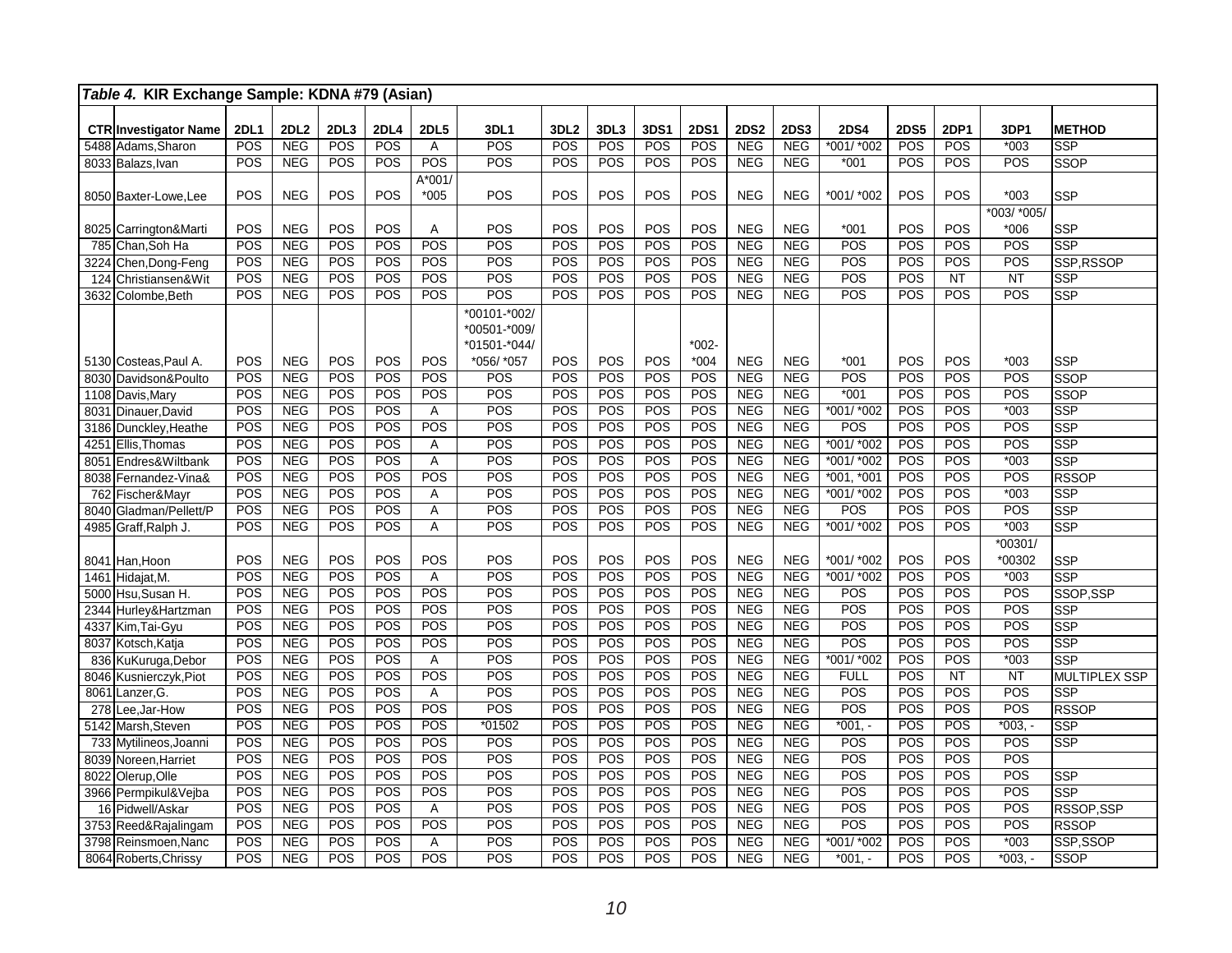| Table 4. KIR Exchange Sample: KDNA #79 (Asian) |                    |             |                  |                  |                             |                                                         |                   |                  |                                                    |                    |             |             |                                  |                    |                    |                       |                  |
|------------------------------------------------|--------------------|-------------|------------------|------------------|-----------------------------|---------------------------------------------------------|-------------------|------------------|----------------------------------------------------|--------------------|-------------|-------------|----------------------------------|--------------------|--------------------|-----------------------|------------------|
| <b>CTR Investigator Name</b>                   | <b>2DL1</b>        | <b>2DL2</b> | 2DL3             | <b>2DL4</b>      | <b>2DL5</b>                 | 3DL1                                                    | 3DL <sub>2</sub>  | 3DL3             | 3DS1                                               | <b>2DS1</b>        | <b>2DS2</b> | <b>2DS3</b> | <b>2DS4</b>                      | <b>2DS5</b>        | <b>2DP1</b>        | 3DP1                  | <b>METHOD</b>    |
| 8060 Rost&Klein                                | POS                | <b>NEG</b>  | POS              | POS              | POS                         | POS                                                     | POS               | POS              | POS                                                | POS                | <b>NEG</b>  | <b>NEG</b>  | POS                              | POS                | POS                | POS                   | <b>SSOP</b>      |
| 1694 Sauer&Gottwald                            | POS                | <b>NEG</b>  | POS              | POS              | POS                         | POS                                                     | POS               | POS              | POS                                                | POS                | <b>NEG</b>  | <b>NEG</b>  | POS                              | POS                | POS                | POS                   | <b>SSP</b>       |
| 3410 Schroeder, M.L.                           | POS                | <b>NEG</b>  | POS              | POS              | A                           | POS                                                     | POS               | POS              | POS                                                | POS                | <b>NEG</b>  | <b>NEG</b>  | *001/ *002                       | POS                | POS                | $*003$                | <b>SSP</b>       |
| 1426 Senitzer, David                           | POS                | <b>NEG</b>  | POS              | POS              | A*001                       | *1502                                                   | POS               | POS              | POS                                                | POS                | <b>NEG</b>  | <b>NEG</b>  | <b>FULL</b>                      | POS                | POS                | POS                   | MULTIPLEX SSP    |
| 702 Spannagl, Michae                           | POS                | <b>NEG</b>  | POS              | POS              | POS                         | POS                                                     | POS               | POS              | POS                                                | POS                | <b>NEG</b>  | <b>NEG</b>  | POS                              | POS                | POS                | POS                   | <b>SSP</b>       |
| 746 Stamm, Luz                                 | <b>POS</b>         | <b>NEG</b>  | POS              | POS              | POS                         | <b>POS</b>                                              | POS               | <b>POS</b>       | POS                                                | POS                | <b>NEG</b>  | <b>NEG</b>  | POS                              | POS                | <b>POS</b>         | POS                   | <b>SSOP</b>      |
| 769 Tavoularis.Sofia                           | POS                | <b>NEG</b>  | POS              | POS              | $A*001$                     | POS                                                     | POS               | POS              | POS                                                | POS                | <b>NEG</b>  | <b>NEG</b>  | $*001$                           | POS                | POS                | *003/ *005/<br>$*006$ | SSOP.SSP         |
| 230 Thoni.Deborah                              | POS                | <b>NEG</b>  | <b>NEG</b>       | POS              | POS                         | POS                                                     | POS               | POS              | POS                                                | POS                | <b>NEG</b>  | <b>NEG</b>  | POS                              | POS                | POS                | POS                   | SSOP             |
| 747 Tiercy, Jean-Marie                         | POS                | <b>NEG</b>  | POS              | POS              | $A*001/$<br>$*005$          | POS                                                     | POS               | POS              | POS                                                | POS                | <b>NEG</b>  | <b>NEG</b>  | *0010101/<br>*002                | POS                | POS                | *00301/<br>*00302     | <b>SSP</b>       |
| 5451 Tilanus.Marcel                            | POS                | <b>POS</b>  | POS              | POS              | POS                         | POS                                                     | POS               | POS              | POS                                                | POS                | <b>NEG</b>  | <b>NEG</b>  | POS                              | POS                | POS                | POS                   | <b>SSOP</b>      |
| 4021 Trachtenberg, Eliz                        | POS                | <b>NEG</b>  | POS              | POS              | $A*001$<br>B*006/<br>$*008$ | POS                                                     | POS               | POS              | POS                                                | POS                | <b>NEG</b>  | <b>NEG</b>  | *0010101-<br>*0010103/<br>*00102 | POS                | POS                | POS                   | <b>MALDI-TOF</b> |
| 8024 Trowsdale, John                           | POS                | <b>NEG</b>  | POS              | $\overline{NT}$  | POS                         | POS                                                     | <b>NT</b>         | <b>POS</b>       | POS                                                | POS                | <b>NEG</b>  | <b>NEG</b>  | <b>FULL</b>                      | POS                | <b>POS</b>         | $*003$                | <b>SSP</b>       |
| 5462 Turner, E.V.                              | $*001 -$<br>$*010$ | <b>NEG</b>  | $*001$<br>$*007$ | $*001$<br>$*012$ | $A*001/$<br>$*005$          | *001/ *002/<br>*005-*009/<br>*01501-*044/<br>*056/ *057 | $*001-$<br>$*021$ | $*001$<br>$*031$ | $*0101-$<br>$*014/$<br>$*045-$<br>*049N/<br>$*055$ | $*002 -$<br>$*004$ | <b>NEG</b>  | <b>NEG</b>  | $*001$                           | $*001 -$<br>$*008$ | $*001 -$<br>$*003$ | $*003$                | <b>SSP</b>       |
| 8053 Tvan.Dollv                                | POS                | <b>NEG</b>  | POS              | POS              | A                           | POS                                                     | POS               | POS              | POS                                                | POS                | <b>NEG</b>  | <b>NEG</b>  | $*001/*002$                      | POS                | POS                | $*003$                | <b>SSP</b>       |
| 8028 Uhrberg, Markus                           | POS                | <b>NEG</b>  | POS              | NT               | POS                         | POS                                                     | POS               | <b>NT</b>        | POS                                                | POS                | <b>NEG</b>  | <b>NEG</b>  | POS                              | POS                | <b>NT</b>          | <b>NT</b>             | <b>SSP</b>       |
| 3775 Vidan-Jeras, Blan                         | POS                | <b>NEG</b>  | POS              | POS              | A                           | POS                                                     | POS               | POS              | POS                                                | POS                | <b>NEG</b>  | <b>NEG</b>  | POS                              | POS                | POS                | $*003$                | <b>SSP</b>       |
| 8023 Vilches, Carlos                           | POS                | <b>NEG</b>  | POS              | POS              | POS                         | POS                                                     | POS               | POS              | POS                                                | POS                | <b>NEG</b>  | <b>NEG</b>  | POS                              | POS                | POS                | *003/ *005/<br>$*006$ | SSP              |
| 8047 Wassmuth.Ralf                             | POS                | <b>NEG</b>  | POS              | POS              | POS                         | POS                                                     | POS               | POS              | POS                                                | POS                | <b>NEG</b>  | <b>NEG</b>  | POS                              | POS                | <b>POS</b>         | POS                   | <b>SSP</b>       |
| 705 Watkins, David I.                          | POS                | <b>NEG</b>  | POS              | POS              | $A*001/$<br>$*005$          | POS                                                     | POS               | POS              | POS                                                | POS                | <b>NEG</b>  | <b>NEG</b>  | *001/ *002                       | POS                | POS                | $*003$                |                  |
| 1466 Yu, Neng                                  | POS                | <b>NEG</b>  | POS              | POS              | POS                         | POS                                                     | POS               | <b>POS</b>       | POS                                                | POS                | <b>NEG</b>  | <b>NEG</b>  | POS                              | POS                | POS                | POS                   | <b>SSOP</b>      |
| 5282 Yu_Neng/UMMHC                             | POS                | <b>NEG</b>  | POS              | POS              | POS                         | POS                                                     | POS               | POS              | POS                                                | POS                | <b>NEG</b>  | <b>NEG</b>  | POS                              | POS                | POS                | POS                   | <b>SSP</b>       |
| 713 Zachary, Andrea                            | POS                | <b>NEG</b>  | POS              | POS              | A                           | POS                                                     | POS               | POS              | POS                                                | POS                | <b>NEG</b>  | <b>NEG</b>  | *001/ *002                       | POS                | POS                | $*003$                | <b>SSP</b>       |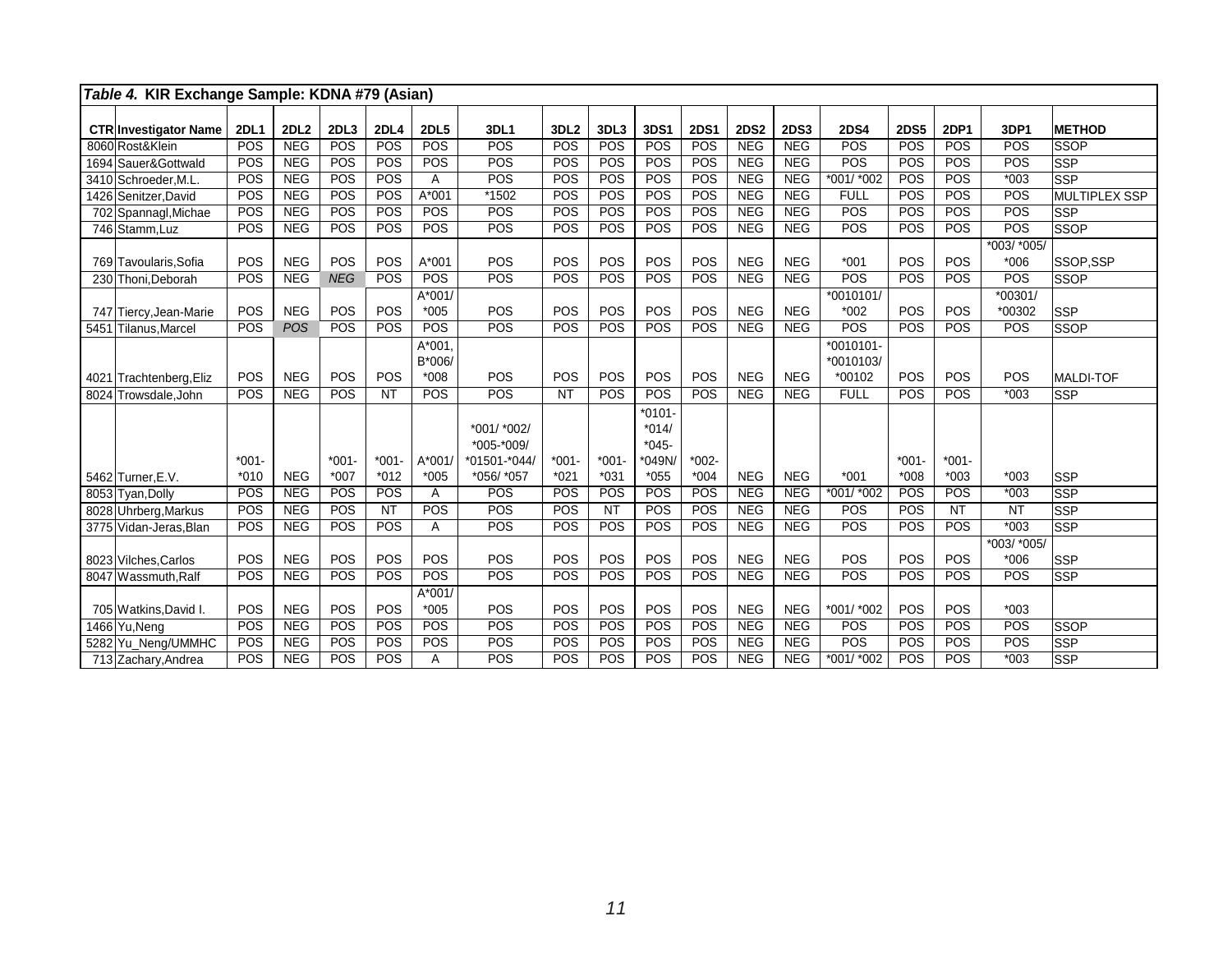| Table 5. KIR Exchange Sample: KDNA #80 (Black) |             |               |            |                    |                   |              |                  |      |                          |                          |             |                          |                      |                   |                  |                    |                             |
|------------------------------------------------|-------------|---------------|------------|--------------------|-------------------|--------------|------------------|------|--------------------------|--------------------------|-------------|--------------------------|----------------------|-------------------|------------------|--------------------|-----------------------------|
|                                                |             |               |            |                    |                   |              |                  |      |                          |                          |             |                          |                      |                   |                  |                    |                             |
| <b>CTR Investigator Name</b>                   | <b>2DL1</b> | <b>2DL2</b>   | 2DL3       | <b>2DL4</b><br>POS | <b>2DL5</b>       | 3DL1         | 3DL <sub>2</sub> | 3DL3 | 3DS1                     | <b>2DS1</b>              | <b>2DS2</b> | <b>2DS3</b>              | <b>2DS4</b>          | <b>2DS5</b>       | 2DP1<br>POS      | 3DP1               | <b>METHOD</b>               |
| 5488 Adams, Sharon                             | POS         | POS           | POS        |                    | <b>NEG</b>        | POS          | POS              | POS  | <b>NEG</b>               | <b>NEG</b>               | POS         | <b>NEG</b>               | $*001/*002$          | <b>NEG</b>        |                  | $*003$             | <b>SSP</b>                  |
|                                                |             | *001-*003/    |            | POS                |                   |              | POS              | POS  |                          |                          | POS         |                          |                      |                   | POS              |                    |                             |
| 8033 Balazs, Ivan                              | POS<br>POS  | $*005$<br>POS | POS<br>POS | POS                | <b>NEG</b><br>NEG | POS<br>POS   | POS              | POS  | <b>NEG</b><br>NEG        | <b>NEG</b><br><b>NEG</b> | POS         | <b>NEG</b><br><b>NEG</b> | $*001$<br>*001/ *002 | <b>NEG</b><br>NEG | POS              | POS<br>$*003$      | <b>SSOP</b><br><b>SSP</b>   |
| 8050 Baxter-Lowe.Lee                           |             |               |            |                    |                   |              |                  |      |                          |                          |             |                          |                      |                   |                  |                    |                             |
|                                                |             |               |            |                    |                   |              |                  |      |                          |                          |             |                          |                      |                   |                  | $*003/$<br>$*005/$ |                             |
| 8025 Carrington&Marti                          | POS         | POS           | POS        | POS                | <b>NEG</b>        | POS          | POS              | POS  | <b>NEG</b>               | <b>NEG</b>               | POS         | <b>NEG</b>               | $*001$               | <b>NEG</b>        | POS              | $*006$             | <b>SSP</b>                  |
| 785 Chan, Soh Ha                               | POS         | POS           | POS        | POS                | <b>NEG</b>        | POS          | POS              | POS  | <b>NEG</b>               | <b>NEG</b>               | POS         | <b>NEG</b>               | POS                  | <b>NEG</b>        | POS              | POS                | SSP                         |
| 3224 Chen, Dong-Feng                           | POS         | POS           | POS        | POS                | <b>NEG</b>        | POS          | POS              | POS  | <b>NEG</b>               | <b>NEG</b>               | POS         | <b>NEG</b>               | POS                  | <b>NEG</b>        | POS              | POS                | SSP.RSSOP                   |
| 124 Christiansen&Wit                           | POS         | POS           | POS        | POS                | <b>NEG</b>        | POS          | POS              | POS  | <b>NEG</b>               | <b>NEG</b>               | POS         | <b>NEG</b>               | POS                  | <b>NEG</b>        | <b>NT</b>        | <b>NT</b>          | SSP                         |
| 3632 Colombe, Beth                             | POS         | POS           | POS        | POS                | <b>NEG</b>        | POS          | POS              | POS  | <b>NEG</b>               | <b>NEG</b>               | POS         | <b>NEG</b>               | POS                  | <b>NEG</b>        | POS              | POS                | <b>SSP</b>                  |
|                                                |             |               |            |                    |                   | *00101-*002/ |                  |      |                          |                          |             |                          |                      |                   |                  |                    |                             |
|                                                |             |               |            |                    |                   | *00501-*009/ |                  |      |                          |                          |             |                          |                      |                   |                  |                    |                             |
|                                                |             |               |            |                    |                   | *01501-*044/ |                  |      |                          |                          |             |                          |                      |                   |                  |                    |                             |
| 5130 Costeas, Paul A.                          | POS         | POS           | POS        | POS                | <b>NEG</b>        | *056/ *057   | POS              | POS  | <b>NEG</b>               | <b>NEG</b>               | POS         | <b>NEG</b>               | $*001$               | <b>NEG</b>        | POS              | $*003$             | <b>SSP</b>                  |
| 8030 Davidson&Poulto                           | POS         | POS           | POS        | POS                | <b>NEG</b>        | POS          | POS              | POS  | <b>NEG</b>               | <b>NEG</b>               | POS         | <b>NEG</b>               | POS                  | <b>NEG</b>        | POS              | POS                | <b>SSOP</b>                 |
|                                                |             | *001-*003/    |            |                    |                   |              |                  |      |                          |                          |             |                          |                      |                   |                  |                    |                             |
| 1108 Davis, Mary                               | POS         | $*005$        | POS        | POS                | <b>NEG</b>        | POS          | POS              | POS  | <b>NEG</b>               | <b>NEG</b>               | POS         | <b>NEG</b>               | $*001$               | <b>NEG</b>        | POS              | POS                | <b>SSOP</b>                 |
| 8031<br>Dinauer.David                          | POS         | POS           | POS        | POS                | <b>NEG</b>        | POS          | POS              | POS  | <b>NEG</b>               | <b>NEG</b>               | POS         | <b>NEG</b>               | $*001/*002$          | <b>NEG</b>        | POS              | $*003$             | <b>SSP</b>                  |
| 3186 Dunckley, Heathe                          | POS         | POS           | POS        | POS                | <b>NEG</b>        | POS          | POS              | POS  | <b>NEG</b>               | <b>NEG</b>               | POS         | <b>NEG</b>               | POS                  | <b>NEG</b>        | POS              | POS                | <b>SSP</b>                  |
| Ellis, Thomas<br>4251                          | POS         | POS           | POS        | POS                | <b>NEG</b>        | POS          | POS              | POS  | <b>NEG</b>               | <b>NEG</b>               | POS         | <b>NEG</b>               | $*001/*002$          | <b>NEG</b>        | POS              | $*003$             | <b>SSP</b>                  |
| Endres&Wiltbank<br>8051                        | POS         | POS           | POS        | POS                | <b>NEG</b>        | POS          | POS              | POS  | <b>NEG</b>               | <b>NEG</b>               | POS         | <b>NEG</b>               | *001/ *002           | <b>NEG</b>        | POS              | $*003$             | SSP                         |
| 8038 Fernandez-Vina&                           | POS         | POS           | POS        | POS                | <b>NEG</b>        | POS          | POS              | POS  | <b>NEG</b>               | <b>NEG</b>               | POS         | <b>NEG</b>               | *001, *001           | <b>NEG</b>        | POS              | POS                | <b>RSSOP</b>                |
| 762 Fischer&Mayr                               | POS         | POS           | POS        | POS                | <b>NEG</b>        | POS          | POS              | POS  | <b>NEG</b>               | <b>NEG</b>               | POS         | <b>NEG</b>               | $*001/*002$          | NEG               | POS              | $*003$             | <b>SSP</b>                  |
| 8040 Gladman/Pellett/P                         | <b>POS</b>  | POS           | POS        | POS                | <b>NEG</b>        | POS          | POS              | POS  | <b>NEG</b>               | <b>NEG</b>               | POS         | <b>NEG</b>               | POS                  | <b>NEG</b>        | POS              | POS                | <b>SSP</b>                  |
| 4985 Graff, Ralph J.                           | POS         | POS           | POS        | POS                | <b>NEG</b>        | POS          | POS              | POS  | <b>NEG</b>               | <b>NEG</b>               | POS         | <b>NEG</b>               | *001/ *002           | <b>NEG</b>        | POS              | $*003$             | <b>SSP</b>                  |
|                                                |             |               |            |                    |                   |              |                  |      |                          |                          |             |                          |                      |                   |                  | $*00301$           |                             |
| 8041 Han, Hoon                                 | POS         | POS           | POS        | POS                | <b>NEG</b>        | POS          | POS              | POS  | <b>NEG</b>               | <b>NEG</b>               | POS         | <b>NEG</b>               | *001/ *002           | <b>NEG</b>        | POS              | *00302             | <b>SSP</b>                  |
| Hidajat, M.<br>1461                            | POS         | POS           | POS        | POS                | <b>NEG</b>        | POS          | POS              | POS  | <b>NEG</b>               | <b>NEG</b>               | POS         | <b>NEG</b>               | *001/ *002           | <b>NEG</b>        | POS              | $*003$             | <b>SSP</b>                  |
| 5000 Hsu, Susan H.                             | POS         | POS           | POS        | POS                | <b>NEG</b>        | POS          | POS              | POS  | <b>NEG</b>               | <b>NEG</b>               | POS         | <b>NEG</b>               | POS                  | <b>NEG</b>        | POS              | POS                | SSOP.SSP                    |
| 2344 Hurley& Hartzman                          | POS         | POS           | POS        | POS                | <b>NEG</b>        | POS          | POS              | POS  | <b>NEG</b>               | <b>NEG</b>               | POS         | <b>NEG</b>               | POS                  | <b>NEG</b>        | POS              | POS                | <b>SSP</b>                  |
| 4337 Kim, Tai-Gyu                              | POS         | POS           | POS        | POS                | <b>NEG</b>        | POS          | POS              | POS  | NEG                      | <b>NEG</b>               | POS         | NEG                      | POS                  | NEG               | POS              | POS                | <b>SSP</b>                  |
| 8037 Kotsch, Katja                             | POS         | POS           | POS        | POS                | <b>NEG</b>        | POS          | POS              | POS  | <b>NEG</b>               | <b>NEG</b>               | POS         | <b>NEG</b>               | POS                  | <b>NEG</b>        | POS              | POS                | <b>SSP</b>                  |
| 836 KuKuruga, Debor                            | POS         | POS           | POS        | POS<br>POS         | NEG               | POS          | POS              | POS  | <b>NEG</b><br><b>NEG</b> | <b>NEG</b><br><b>NEG</b> | POS         | <b>NEG</b>               | $*001/*002$          | <b>NEG</b>        | POS              | $*003$             | <b>SSP</b>                  |
| 8046 Kusnierczyk, Piot                         | POS<br>POS  | POS<br>POS    | POS<br>POS | POS                | <b>POS</b>        | POS<br>POS   | POS<br>POS       | POS  | NEG                      | <b>NEG</b>               | POS<br>POS  | <b>NEG</b><br><b>NEG</b> | <b>FULL</b><br>POS   | <b>NEG</b>        | <b>NT</b><br>POS | <b>NT</b><br>POS   | <b>MULTIPLEX SSP</b><br>SSP |
| 8061 Lanzer, G                                 |             |               |            |                    | <b>NEG</b>        |              |                  | POS  |                          |                          | POS         |                          |                      | <b>NEG</b>        |                  |                    |                             |
| 278 Lee, Jar-How                               | POS         | POS           | POS        | POS                | <b>NEG</b>        | POS          | POS              | POS  | <b>NEG</b><br><b>NEG</b> | <b>NEG</b><br><b>NEG</b> | POS         | <b>NEG</b>               | POS                  | <b>NEG</b>        | POS              | POS                | <b>RSSOP</b>                |
| 5142 Marsh.Steven                              | POS         | POS           | POS        | POS                | <b>NEG</b>        | POS          | POS              | POS  |                          |                          |             | <b>NEG</b>               | $*001, -$            | <b>NEG</b>        | POS              | $*003,$            | SSP                         |
| 733 Mytilineos, Joanni                         | POS         | POS           | POS        | POS                | NEG               | POS          | POS              | POS  | NEG                      | <b>NEG</b>               | POS         | <b>NEG</b>               | POS                  | <b>NEG</b>        | POS              | POS                | <b>SSP</b>                  |
| 8039 Noreen, Harriet                           | POS<br>POS  | POS           | POS        | POS                | <b>NEG</b>        | POS          | POS              | POS  | <b>NEG</b>               | <b>NEG</b>               | POS         | <b>NEG</b>               | POS                  | <b>NEG</b>        | POS              | POS                |                             |
| 8022 Olerup, Olle                              | POS         | POS           | POS        | POS                | <b>NEG</b>        | POS          | POS              | POS  | <b>NEG</b><br><b>NEG</b> | <b>NEG</b>               | POS<br>POS  | <b>NEG</b>               | POS<br>POS           | <b>NEG</b>        | POS              | POS<br>POS         | <b>SSP</b>                  |
| 3966 Permpikul&Vejba                           |             | POS<br>POS    | POS        | POS<br>POS         | <b>NEG</b>        | POS          | POS<br>POS       | POS  | NEG                      | <b>NEG</b><br>NEG        | POS         | <b>NEG</b><br>NEG        | POS                  | <b>NEG</b>        | POS              |                    | <b>SSP</b>                  |
| 16 Pidwell/Askar                               | <b>POS</b>  |               | POS        |                    | <b>NEG</b>        | POS          |                  | POS  |                          |                          |             |                          |                      | <b>NEG</b>        | POS              | POS                | RSSOP,SSP                   |
| 3753 Reed&Rajalingam                           | POS         | POS           | POS        | POS                | <b>NEG</b>        | POS          | POS              | POS  | <b>NEG</b>               | <b>NEG</b>               | POS         | <b>NEG</b>               | POS                  | <b>NEG</b>        | POS              | POS                | <b>RSSOP</b>                |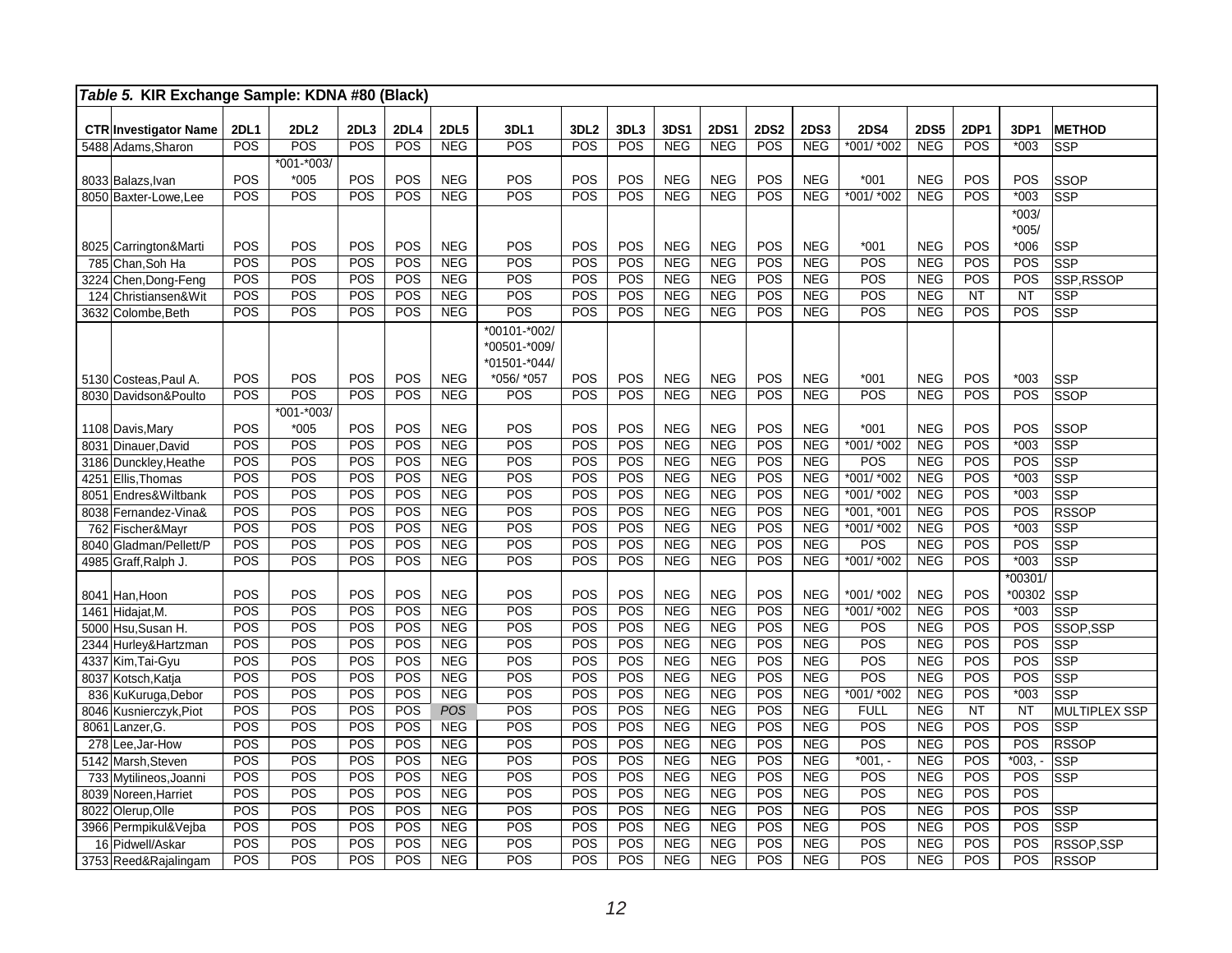|      | Table 5. KIR Exchange Sample: KDNA #80 (Black) |             |                |            |             |             |                                          |                  |           |            |             |             |             |                        |             |             |                    |                  |
|------|------------------------------------------------|-------------|----------------|------------|-------------|-------------|------------------------------------------|------------------|-----------|------------|-------------|-------------|-------------|------------------------|-------------|-------------|--------------------|------------------|
|      | <b>CTRInvestigator Name</b>                    | <b>2DL1</b> | 2DL2           | 2DL3       | <b>2DL4</b> | <b>2DL5</b> | 3DL1                                     | 3DL <sub>2</sub> | 3DL3      | 3DS1       | <b>2DS1</b> | <b>2DS2</b> | <b>2DS3</b> | <b>2DS4</b>            | <b>2DS5</b> | <b>2DP1</b> | 3DP1               | <b>METHOD</b>    |
|      | 3798 Reinsmoen.Nanc                            | POS         | POS            | POS        | POS         | <b>NEG</b>  | POS                                      | POS              | POS       | <b>NEG</b> | <b>NEG</b>  | POS         | <b>NEG</b>  | *001/ *002             | <b>NEG</b>  | POS         | $*003$             | SSP.SSOP         |
|      | 8064 Roberts, Chrissy                          | POS         | POS            | POS        | POS         | <b>NEG</b>  | POS                                      | POS              | POS       | <b>NEG</b> | <b>NEG</b>  | POS         | <b>NEG</b>  | $*001, -$              | <b>NEG</b>  | POS         | $*003.$            | <b>SSOP</b>      |
|      | 8060 Rost&Klein                                | POS         | POS            | POS        | POS         | <b>NEG</b>  | POS                                      | POS              | POS       | <b>NEG</b> | <b>NEG</b>  | POS         | <b>NEG</b>  | POS                    | <b>NEG</b>  | POS         | POS                | <b>SSOP</b>      |
|      | 1694 Sauer&Gottwald                            | POS         | POS            | POS        | POS         | <b>NEG</b>  | POS                                      | POS              | POS       | NEG        | <b>NEG</b>  | POS         | <b>NEG</b>  | POS                    | <b>NEG</b>  | POS         | POS                | <b>SSP</b>       |
|      | 3410 Schroeder, M.L.                           | POS         | POS            | POS        | POS         | NEG         | POS                                      | POS              | POS       | NEG        | NEG         | POS         | NEG         | $*001/*002$            | NEG         | POS         | $*003$             | <b>SSP</b>       |
|      | 1426 Senitzer, David                           | POS         | POS            | POS        | POS         | <b>NEG</b>  | *017, *001                               | POS              | POS       | NEG        | <b>NEG</b>  | POS         | <b>NEG</b>  | <b>FULL</b>            | <b>NEG</b>  | POS         | POS                | MULTIPLEX SSP    |
|      | 702 Spannagl, Michae                           | <b>POS</b>  | POS            | POS        | POS         | <b>NEG</b>  | POS                                      | POS              | POS       | <b>NEG</b> | <b>NEG</b>  | <b>POS</b>  | <b>NEG</b>  | POS                    | <b>NEG</b>  | POS         | POS                | <b>SSP</b>       |
|      |                                                |             | $*001 - *003/$ |            |             |             |                                          |                  |           |            |             |             |             |                        |             |             |                    |                  |
|      | 746 Stamm, Luz                                 | POS         | $*005$         | POS        | POS         | <b>NEG</b>  | POS                                      | POS              | POS       | <b>NEG</b> | <b>NEG</b>  | POS         | <b>NEG</b>  | POS                    | <b>NEG</b>  | POS         | POS                | SSOP             |
|      |                                                |             |                |            |             |             |                                          |                  |           |            |             |             |             |                        |             |             | $*003/$            |                  |
|      |                                                |             |                |            |             |             |                                          |                  |           |            |             |             |             |                        |             |             | $*005/$            |                  |
|      | 769 Tavoularis.Sofia                           | POS         | POS            | POS        | POS         | <b>NEG</b>  | POS                                      | POS              | POS       | <b>NEG</b> | <b>NEG</b>  | POS         | <b>NEG</b>  | $*001$                 | <b>NEG</b>  | POS         | $*006$             | SSOP.SSP         |
|      | 230 Thoni.Deborah                              | POS         | POS            | <b>NEG</b> | POS         | <b>NEG</b>  | POS                                      | POS              | POS       | <b>NEG</b> | <b>NEG</b>  | POS         | <b>NEG</b>  | POS                    | <b>NEG</b>  | POS         | POS                | <b>SSOP</b>      |
|      |                                                |             |                |            |             |             |                                          |                  |           |            |             |             |             | *0010101/              |             |             | $*00301/$          |                  |
|      | 747 Tiercy, Jean-Marie                         | POS         | POS            | POS        | POS         | <b>NEG</b>  | POS                                      | POS              | POS       | <b>NEG</b> | <b>NEG</b>  | POS         | <b>NEG</b>  | $*002$                 | <b>NEG</b>  | POS         | *00302             | <b>SSP</b>       |
| 5451 | Tilanus, Marcel                                | <b>POS</b>  | POS            | POS        | POS         | <b>NEG</b>  | POS                                      | POS              | POS       | <b>NEG</b> | <b>NEG</b>  | POS         | <b>NEG</b>  | POS                    | <b>NEG</b>  | POS         | POS                | <b>SSOP</b>      |
|      |                                                |             |                |            |             |             |                                          |                  |           |            |             |             |             | *0010101-<br>*0010103/ |             |             |                    |                  |
| 4021 | Trachtenberg, Eliz                             | POS         | POS            | POS        | POS         | <b>NEG</b>  | POS                                      | POS              | POS       | <b>NEG</b> | <b>NEG</b>  | POS         | <b>NEG</b>  | *00102                 | <b>NEG</b>  | POS         | POS                | <b>MALDI-TOF</b> |
|      | 8024 Trowsdale, John                           | POS         | POS            | POS        | <b>NT</b>   | <b>NEG</b>  | POS                                      | <b>NT</b>        | POS       | <b>NEG</b> | <b>NEG</b>  | POS         | <b>NEG</b>  | <b>FULL</b>            | <b>NEG</b>  | POS         | $*003$             | <b>SSP</b>       |
|      |                                                | $*001 -$    |                | $*001-$    | $*001 -$    |             | *001/*002/<br>*005-*009/<br>*01501-*044/ | $*001 -$         | $*001 -$  |            |             | $*001 -$    |             |                        |             | $*001 -$    |                    |                  |
|      | 5462 Turner, E.V.                              | $*010$      | $*001 - *005$  | $*007$     | $*012$      | <b>NEG</b>  | *056/ *057                               | $*021$           | $*031$    | <b>NEG</b> | <b>NEG</b>  | $*005$      | <b>NEG</b>  | $*001$                 | <b>NEG</b>  | $*003$      | $*003$             | <b>SSP</b>       |
|      | 8053 Tyan, Dolly                               | POS         | POS            | POS        | POS         | <b>NEG</b>  | POS                                      | POS              | POS       | <b>NEG</b> | <b>NEG</b>  | POS         | <b>NEG</b>  | *001/ *002             | <b>NEG</b>  | POS         | $*003$             | <b>SSP</b>       |
|      | 8028 Uhrberg, Markus                           | POS         | POS            | POS        | <b>NT</b>   | <b>NEG</b>  | <b>POS</b>                               | POS              | <b>NT</b> | <b>NEG</b> | <b>NEG</b>  | POS         | <b>NEG</b>  | POS                    | <b>NEG</b>  | <b>NT</b>   | $\overline{NT}$    | <b>SSP</b>       |
|      | 3775 Vidan-Jeras, Blan                         | POS         | POS            | POS        | POS         | <b>NEG</b>  | <b>POS</b>                               | POS              | POS       | <b>NEG</b> | <b>NEG</b>  | POS         | <b>NEG</b>  | POS                    | <b>NEG</b>  | POS         | $*003$             | <b>SSP</b>       |
|      |                                                |             |                |            |             |             |                                          |                  |           |            |             |             |             |                        |             |             | $*003/$<br>$*005/$ |                  |
|      | 8023 Vilches, Carlos                           | POS         | POS            | POS        | POS         | <b>NEG</b>  | POS                                      | POS              | POS       | <b>NEG</b> | <b>NEG</b>  | POS         | <b>NEG</b>  | POS                    | <b>NEG</b>  | POS         | $*006$             | <b>SSP</b>       |
|      | 8047 Wassmuth, Ralf                            | POS         | POS            | POS        | POS         | <b>NEG</b>  | POS                                      | POS              | POS       | <b>NEG</b> | <b>NEG</b>  | POS         | <b>NEG</b>  | POS                    | <b>NEG</b>  | POS         | POS                | <b>SSP</b>       |
|      | 705 Watkins, David I.                          | POS         | POS            | POS        | POS         | <b>NEG</b>  | POS                                      | POS              | POS       | <b>NEG</b> | <b>NEG</b>  | <b>POS</b>  | <b>NEG</b>  | $*001/*002$            | <b>NEG</b>  | POS         | $*003$             |                  |
|      | 1466 Yu, Neng                                  | POS         | POS            | POS        | POS         | <b>NEG</b>  | <b>POS</b>                               | POS              | POS       | <b>NEG</b> | NEG         | <b>POS</b>  | <b>NEG</b>  | POS                    | <b>NEG</b>  | POS         | POS                | <b>SSOP</b>      |
|      | 5282 Yu_Neng/UMMHC                             | POS         | POS            | POS        | POS         | <b>NEG</b>  | POS                                      | POS              | POS       | <b>NEG</b> | <b>NEG</b>  | POS         | <b>NEG</b>  | POS                    | NEG         | POS         | POS                | <b>SSP</b>       |
|      | 713 Zachary, Andrea                            | POS         | POS            | POS        | POS         | <b>NEG</b>  | POS                                      | POS              | POS       | <b>NEG</b> | <b>NEG</b>  | POS         | <b>NEG</b>  | *001/ *002             | <b>NEG</b>  | POS         | $*003$             | <b>SSP</b>       |